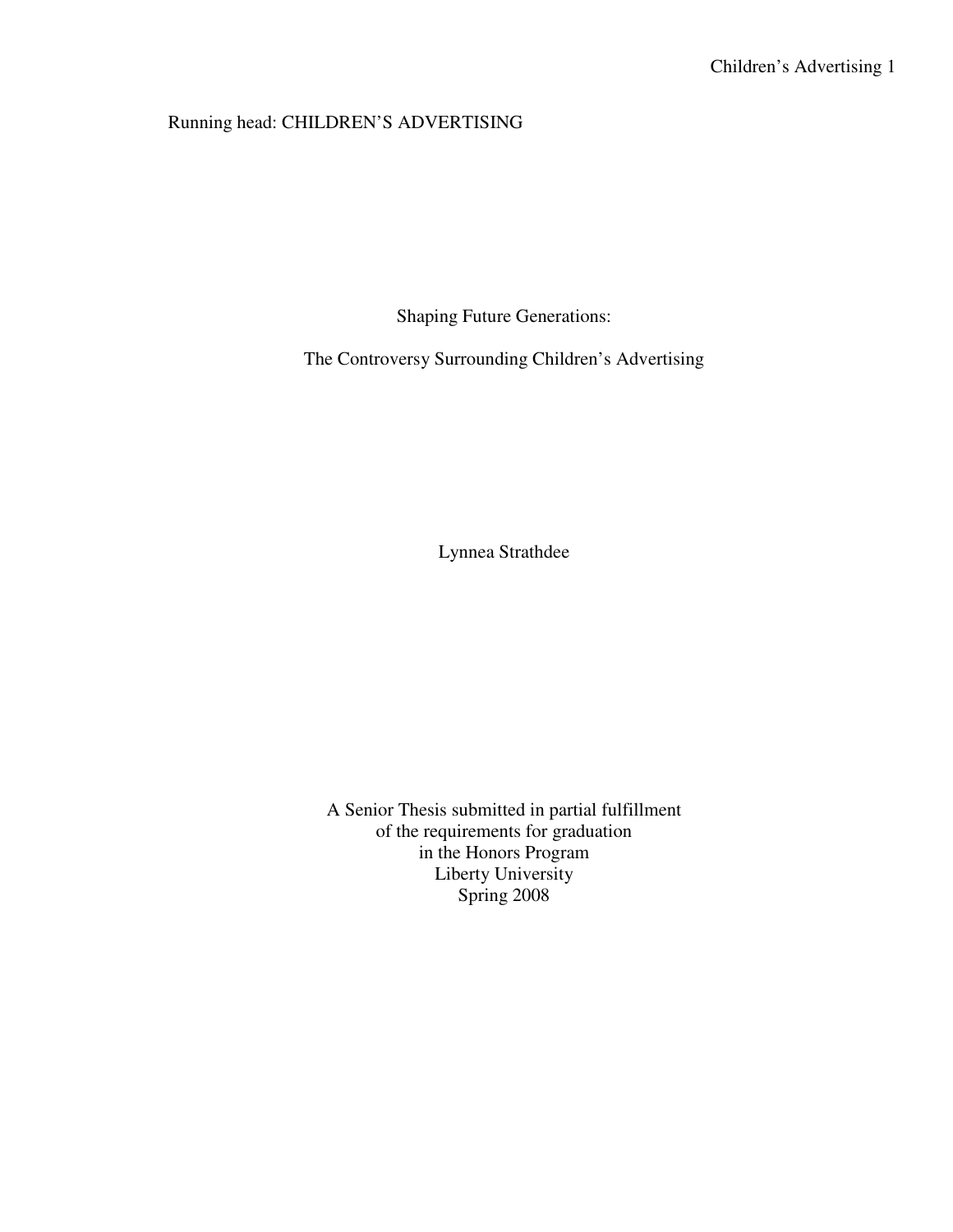Acceptance of Senior Honors Thesis

This Senior Honors Thesis is accepted in partial fulfillment of the requirements for graduation from the Honors Program of Liberty University.

> Stuart Schwartz, Ph.D. Chairman of Thesis

\_\_\_\_\_\_\_\_\_\_\_\_\_\_\_\_\_\_\_\_\_\_\_\_\_\_\_\_\_\_

Robert Lyster, Ph.D. Committee Member

\_\_\_\_\_\_\_\_\_\_\_\_\_\_\_\_\_\_\_\_\_\_\_\_\_\_\_\_\_\_

\_\_\_\_\_\_\_\_\_\_\_\_\_\_\_\_\_\_\_\_\_\_\_\_\_\_\_\_\_\_ Marilyn Gadomski, Ph.D. Committee Member

\_\_\_\_\_\_\_\_\_\_\_\_\_\_\_\_\_\_\_\_\_\_\_\_\_\_\_\_\_\_ Brenda Ayres, Ph.D. Honors Assistant Director

\_\_\_\_\_\_\_\_\_\_\_\_\_\_\_\_\_\_\_\_\_\_\_\_\_\_\_\_\_\_ Date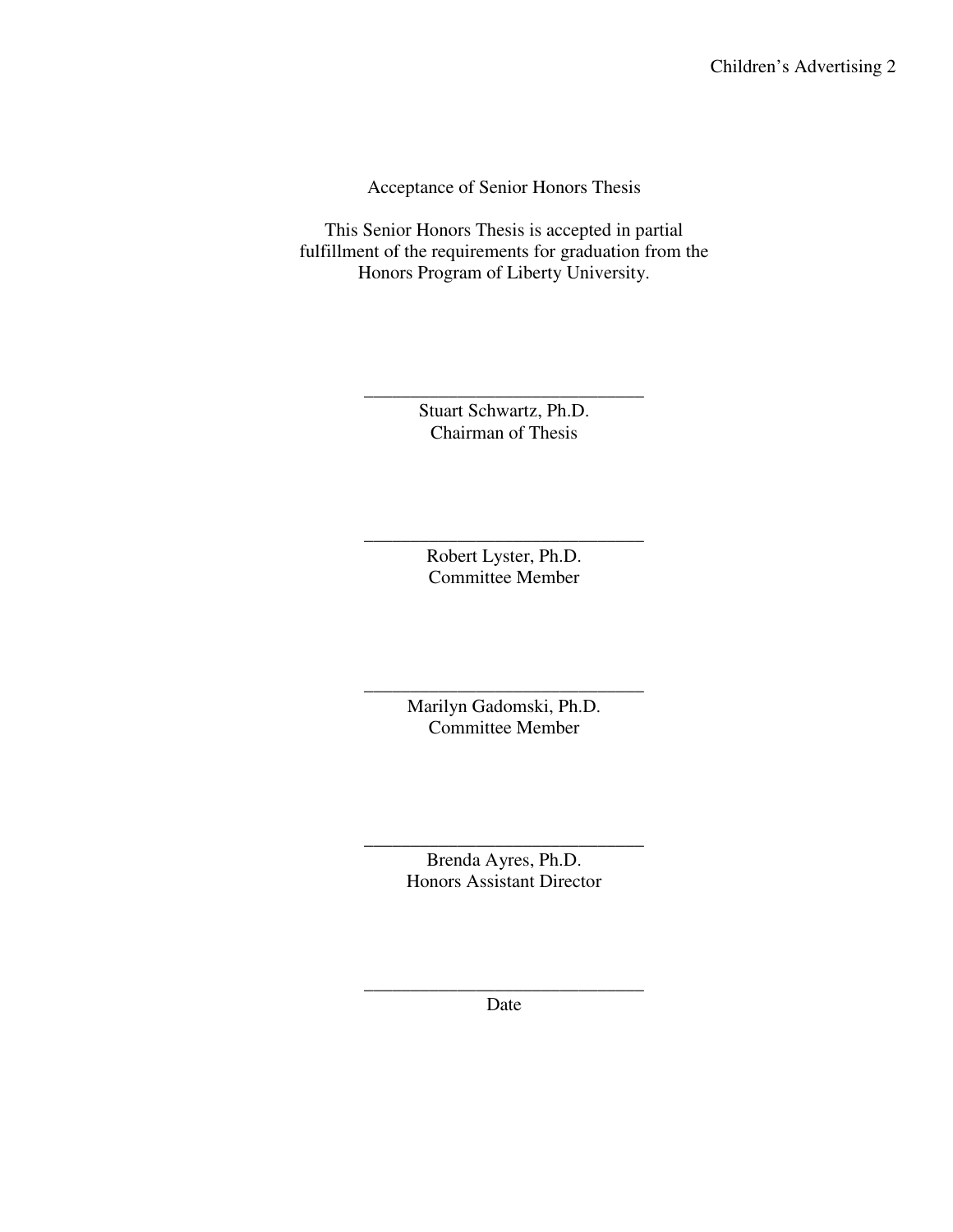# Abstract

Due to the extent and variety of research available on the topic of child-targeted advertising, it was determined that an appraisal of the current state of the situation was necessary in order to determine the best course of action. After summarizing the history of children's advertising and considering the arguments on both sides of the debate – from the children's advocates and the advertising industry – the previously recommended solutions were evaluated in the paper. Each of these possible solutions were considered, and led to the proposal of a best solution. Supported by research, the best solution advocated a joint effort between the children's advocates, parents and the advertising industry that emphasized education over government restriction.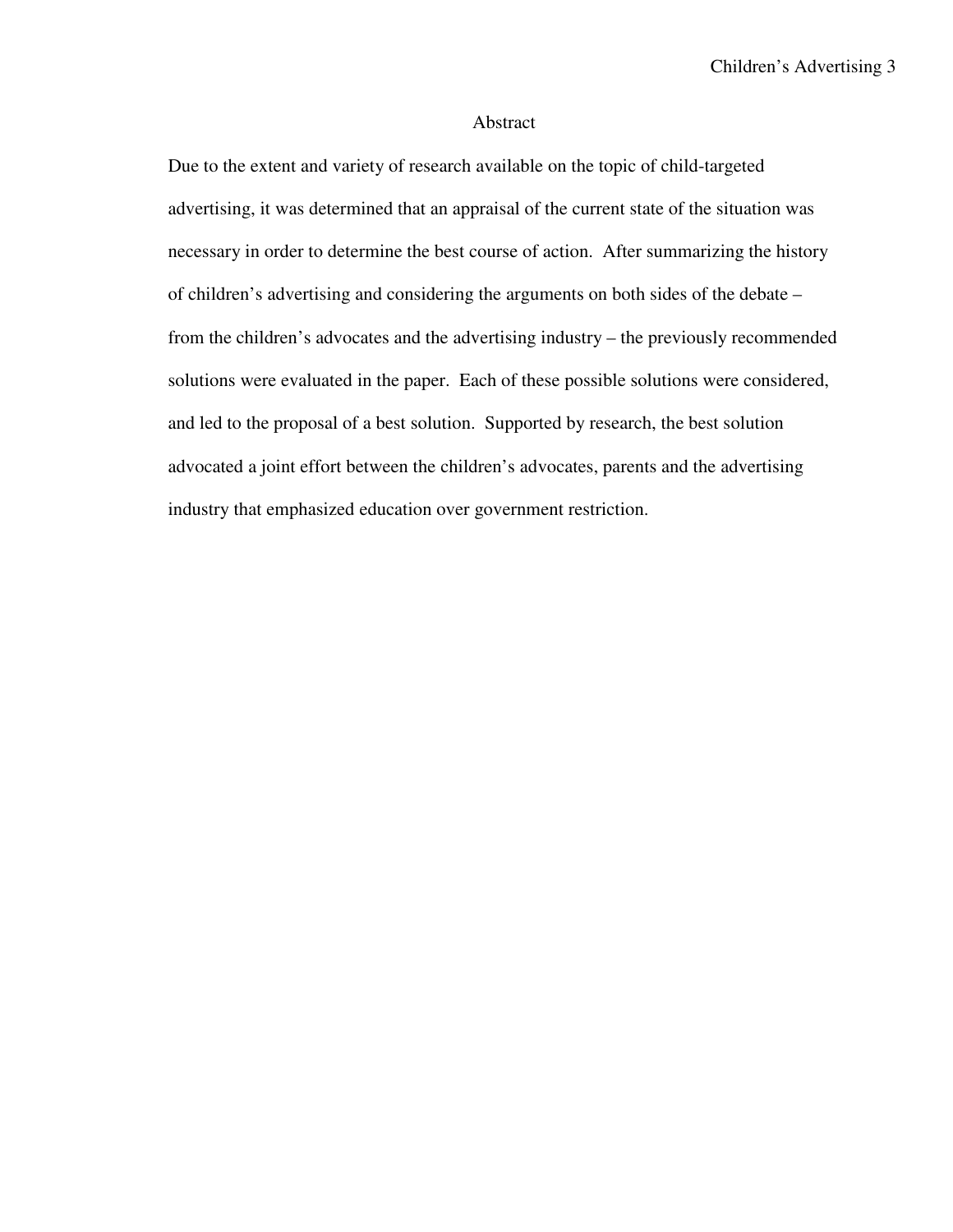Shaping Future Generations: The Controversy Surrounding Children's Advertising

Children are being manipulated. Before they have a chance to form their own value systems, children are being shaped by images and messages over which their parents have little control. Billions of dollars are being spent because a child has believed these messages. Advertising to children has been a topic of debate for decades. The advertisers argue that their television commercials and print advertisements are a part of everyday life that has little effect over the child other than to encourage him or her to purchase a specific product. After all, advertising delivers information, the advertisers argue. Critics question whether the effect is really so insignificant. As children between the ages of two and twelve spend greater amounts of time in front of the television, surfing the internet, and attending movies, they are subjected to a high amount of advertising, all attempting to persuade the child to demand the product featured. The present situation increases the need to understand what effect visual advertising has on young children, whether it is positive or negative. Many studies that focus on the relationship between children and the media have come to similar conclusions: that a child's behavior is changed as a result of advertising (Fox 61). In the face of increasing pressure from both the advertising industry and children's advocates, the suggestion has been made to increase government regulation or to ban advertising to children under a certain age. However, increasing government control and restricting an advertiser's right to free speech do not provide the answer to the controversy surrounding child-targeted advertising. Instead, a balanced approach, considering the concerns of all parties involved, is necessary.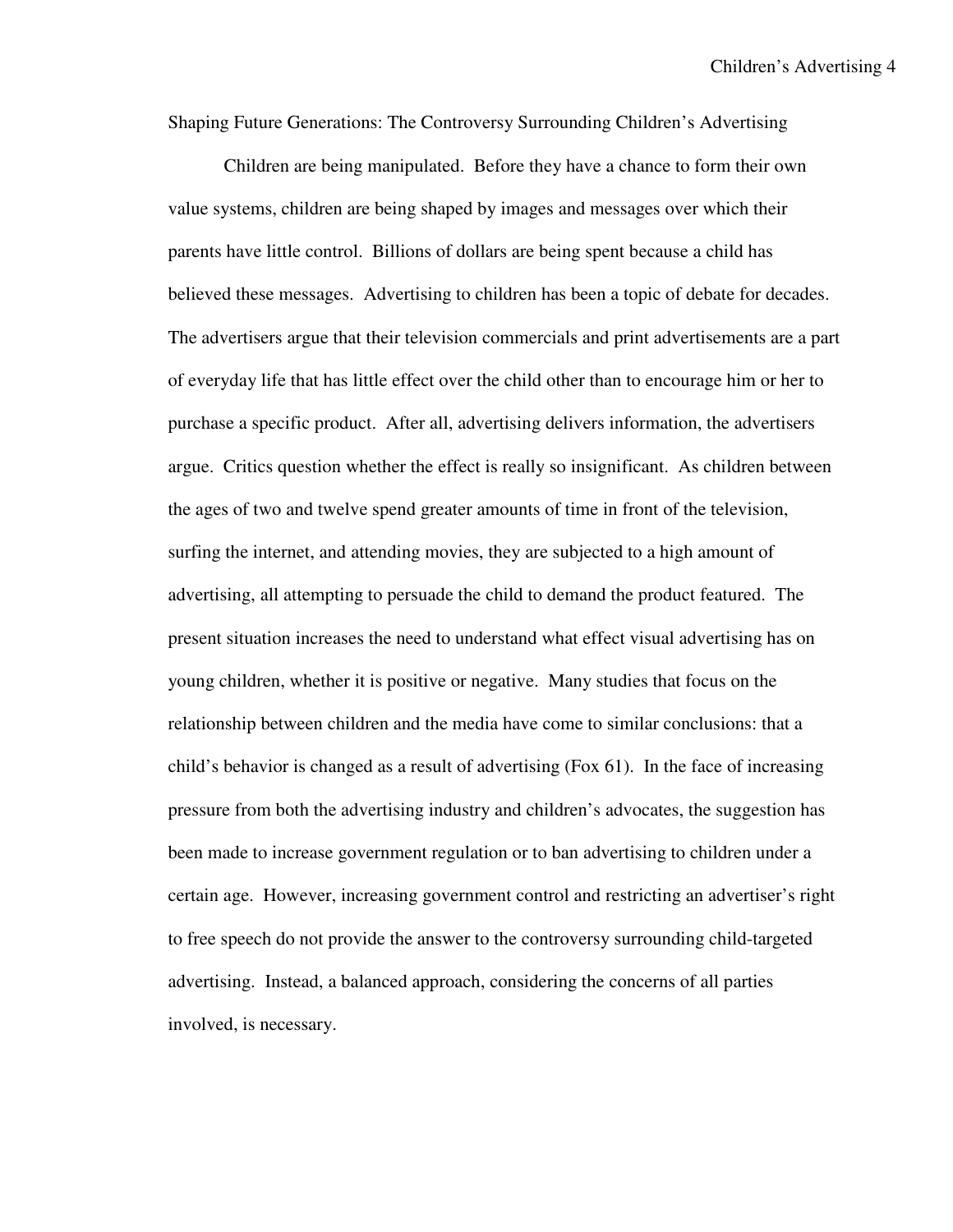#### History of Children's Advertising

Advertising to children is controversial in part due to its scale. An industry this large cannot continue to exert influence over naïve individuals without careful guidelines and policies. At the same time, an industry this large is important to the economy and cannot be expunged without consequence. In order to present a clear analysis of the issues involved in advertising to children, a brief history of child-targeted advertising will be covered. From there, the current research on both sides of the issue will be examined in an effort to identify a solution that will satisfy children's advocates and the advertising industry without adversely affecting the economy or future generations. Though controversy surrounds this topic, there is no reason to ignore a practice that research shows is detrimental to a healthy childhood despite the status of advertising as a billion dollar industry. A solution must be found.

The concept of advertising has existed since long before the advent of television and the internet. Print advertising, it could be argued, began as early as the invention of the printing press in the  $15<sup>th</sup>$  century, when businesspeople suddenly had the ability to print large quantities of flyers and posters informing the masses of services or products available. Centuries later, similar printed flyers and posters were used to attract Europeans to voyage to the colonies and begin a new life in the Americas. Historian Sivulka noted that "the promoters spun fanciful tales that often tapped into the hopes and dreams of their listeners, but their stories were often far from reality" (7). While this may not have been the first incidence of deceitful maneuvers of the advertiser, it was a symbolic indication of the advertising practices to come.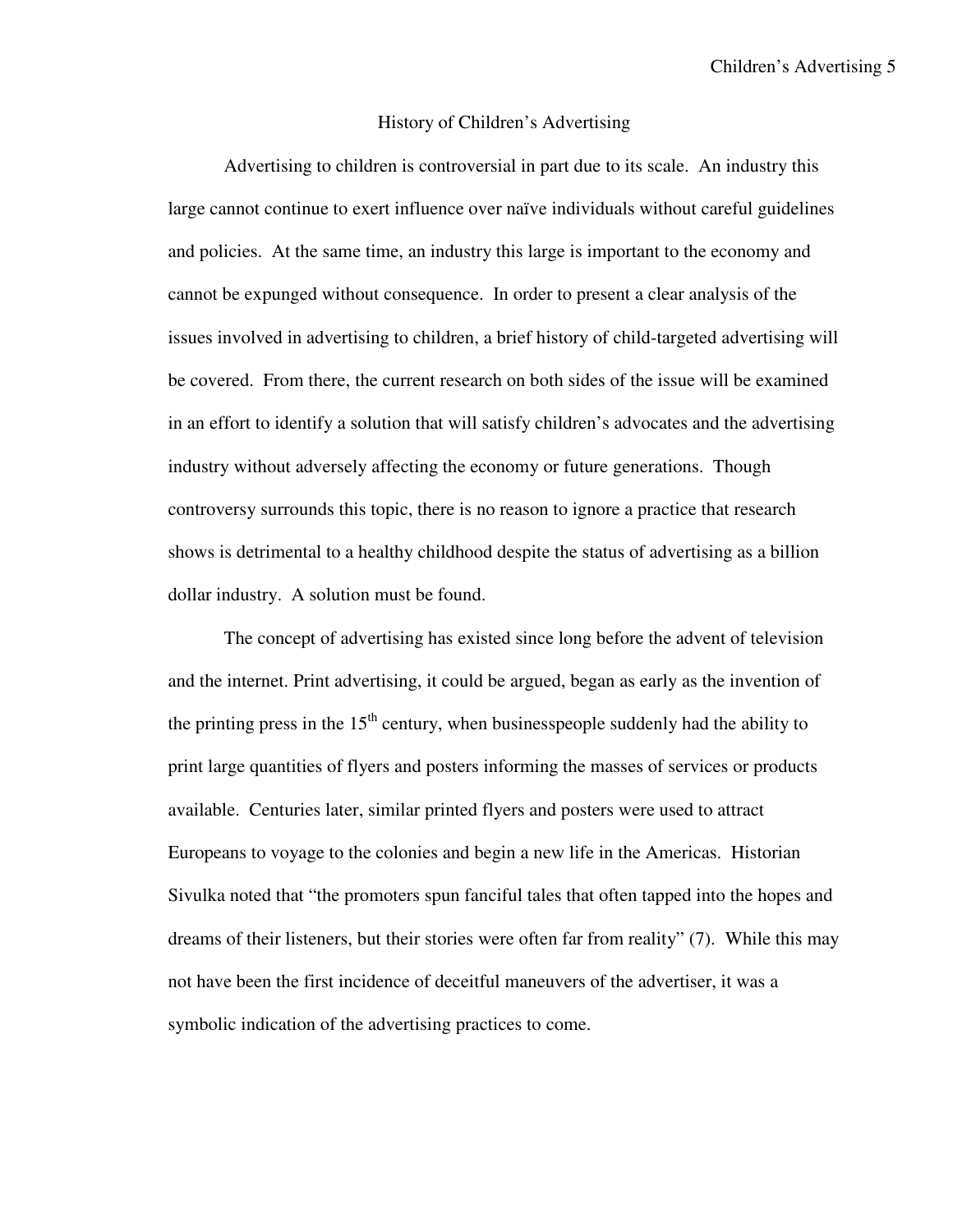In America, the  $19<sup>th</sup>$  century saw the beginnings of industrialization, and increasing consumer demand. As mentioned in the book *Advertising Progress*, the increase of new businesses led to innovative advertising strategies and the creation of "advertising specialists," as well as the corporation's growing reliance on the advertising trade which was focused almost solely on newspapers (Laird). The first decades of the 20<sup>th</sup> century introduced America to many new concepts and technologies including radio broadcasts, and movies–with sound! Radio introduced the idea of "programming" to the American public. First aimed at housewives, soap operas had corporate sponsors. This led to broader programming, including many shows aimed at children. Sivulka noted that corporations such as Ovaltine and Wheaties sponsored children's radio shows and would often offer incentives to their audience. He recorded, "by redeeming box tops and cash, young fans could receive such prizes as a whistling ring, a hike-o-meter, a mug, or a secret decoder that deciphered the daily clues given at the end of the broadcast" (222). While the radio and other inventions of the early  $20<sup>th</sup>$  century had an impressive impact on the public, they paled in comparison to the pastime – television – that occupied the latter half of the century.

Television began experimentally in the years before World War II, but did not become a nationwide obsession until the years after the war had ended. In 1950 alone, seven-and-a-half million television sets were sold to consumers; this number doubled in 1971 with the availability of new color sets (Rice 100). As adults and children in America tuned in more frequently, there was a call for the regulation of this new phenomenon. A dissertation presented by a Harvard student in 1950 noted that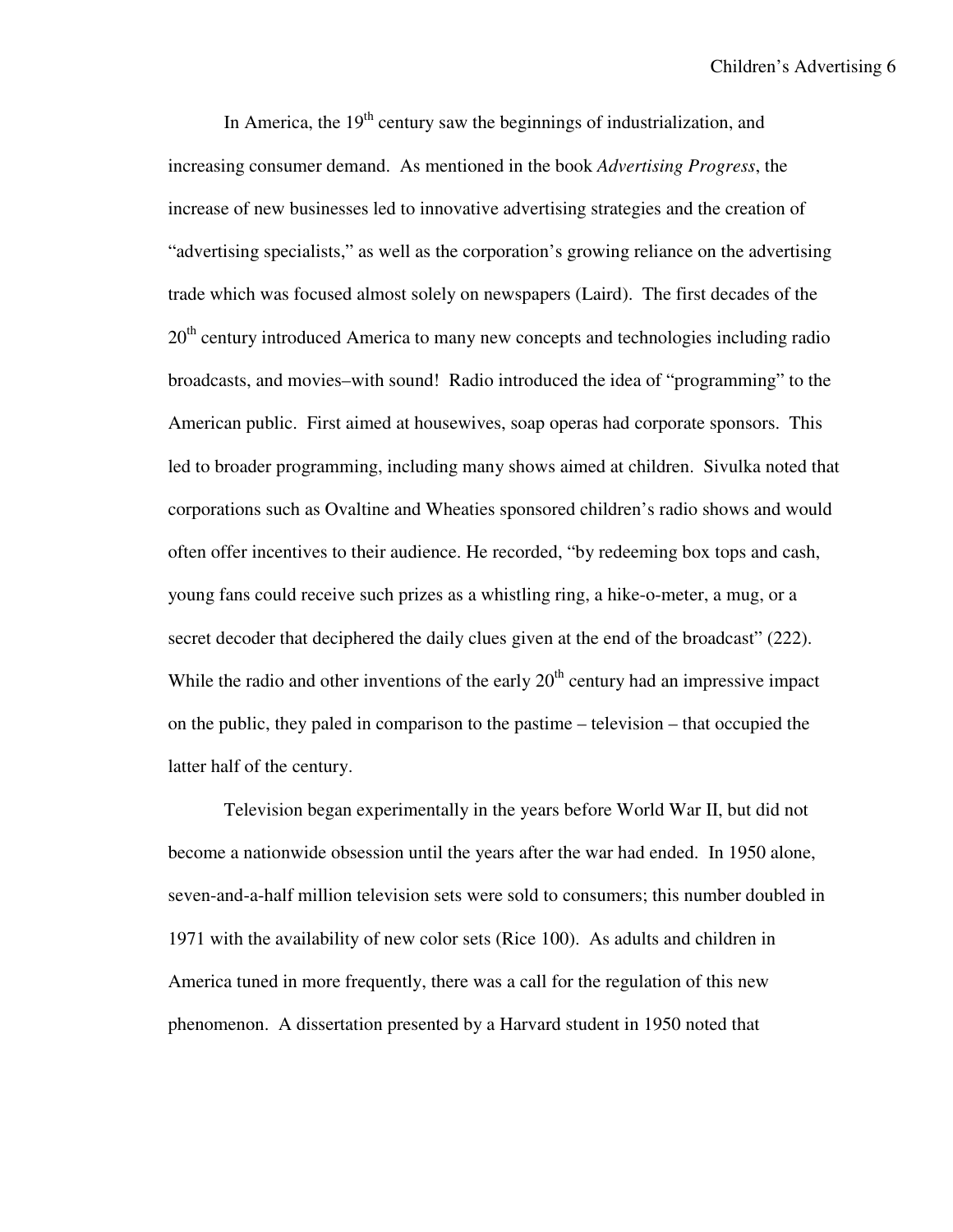With television, the process of innovation has proceeded under private auspices and has been undertaken for purposes of commercial exploitation, but regulatory activities have entered directly into the process, exerting an intimate influence upon it and regulatory decisions have had to be made with reference to its future social effects. (Stern 1)

Even in its infancy, television was acknowledged to have wide-ranging social effects, as well as a largely unexplored opportunity for profit. Tapping into this industry's potential, advertising took on a whole new dimension with the extreme popularity of the newest visual medium.

 New guidelines and regulation meant stricter control governing the commercials aimed at children. Since 1952, the National Association of Broadcasters (NAB) has adhered to its own Television Code (Dessart). The Code specifies several guidelines regarding children's advertising. The book *Creating Effective TV Commercials* quotes from the code that "advertising 'shall avoid using exhortative language'…'appeals shall not be used which…contend that if children have a product they are better than their peers or lacking it will not be accepted by their peers'" (Baldwin 167). The code's effects can still be heard today, as the well known phrase "batteries not included" has been utilized in children's commercials as a result of the code laid down by the NAB (Baldwin 167). While child psychologists were already concerned with the effects of advertising to children, the advertisers had yet to tap into the enormous market that children and pre-teens offered.

 The baby boomers, themselves an important demographic to the advertising industry, began to have children in the 1970s and 1980s. By the mid 1980s, the baby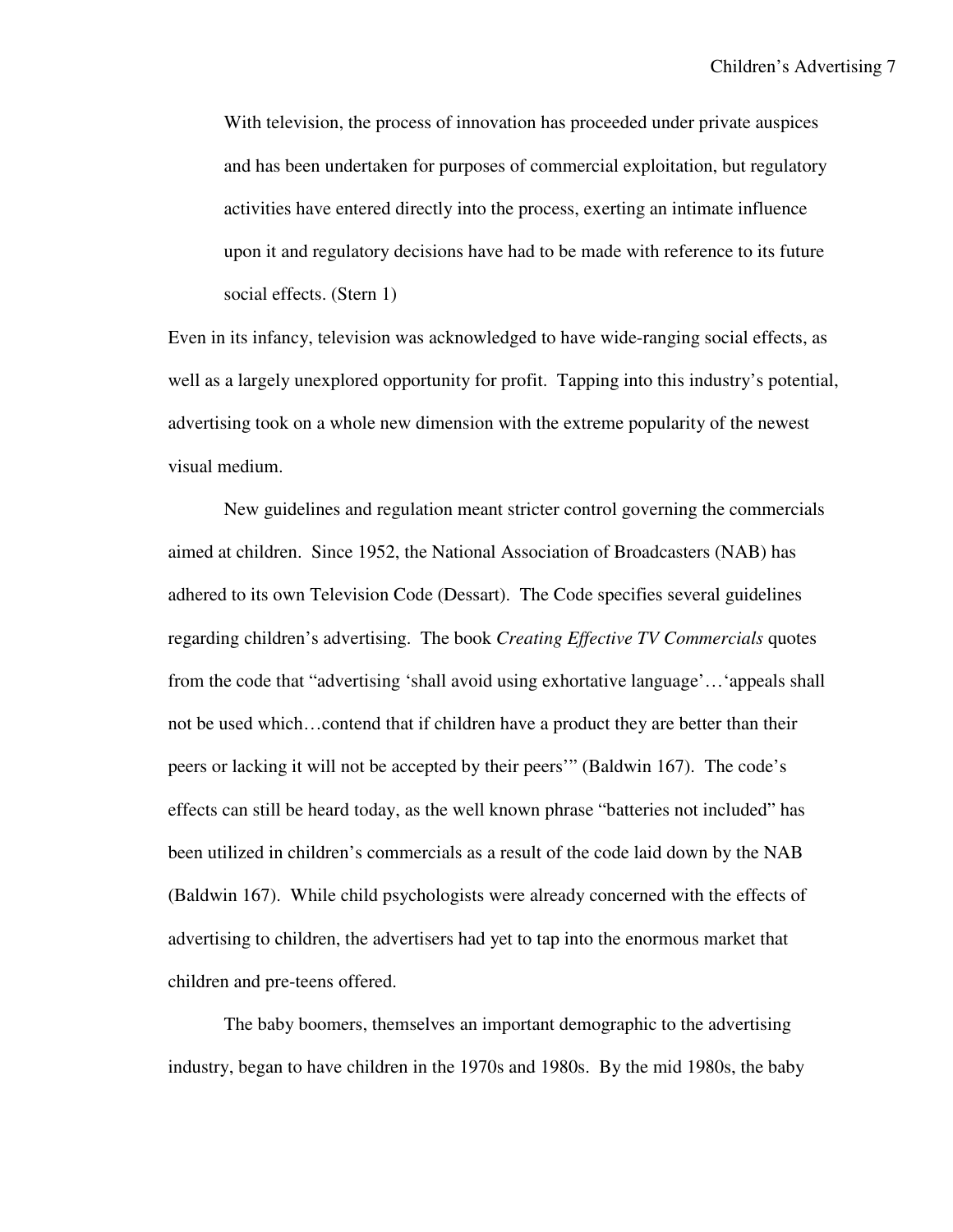boomers' children presented an irresistible opportunity to marketers. Professor Joseph Turow noted in his book *Breaking Up America:*

What was unusual in the '80s, marketers felt, was how powerful children and teens had become as primary consumers and influence makers. The reason was not just that boomers, who had tended to be late in getting married in the '70s, were finally beginning to procreate in numbers that mattered to marketers…teens and children older than five years had more primary buying autonomy than ever…Moreover, the amount they were said to spend directly was impressive…In 1995, kids between six and twelve years old were projected to have direct disposable income of \$7.5 billion. (71-72)

Almost 8 billion dollars is a significant amount of money, and demonstrates that during the 1980s and into the 1990s, children enjoyed more buying power–and influence on the economy–than ever before in U.S. history.

# The Concerns of Child Advocates

As the advertising industry became more invested in their marketing efforts toward children, child psychologists and parents became more interested in the potential effects that advertising could have on a child. The findings of the many different studies that have researched the effects of advertising on children generally come to similar conclusions, that advertising can be detrimental to young children. The most frequently cited evidence includes a child's susceptibility to influence from outside sources (such as television or other visual advertising), a child's trusting disposition and lack of discernment, and a child's fragile value system and lack of ability to analyze messages.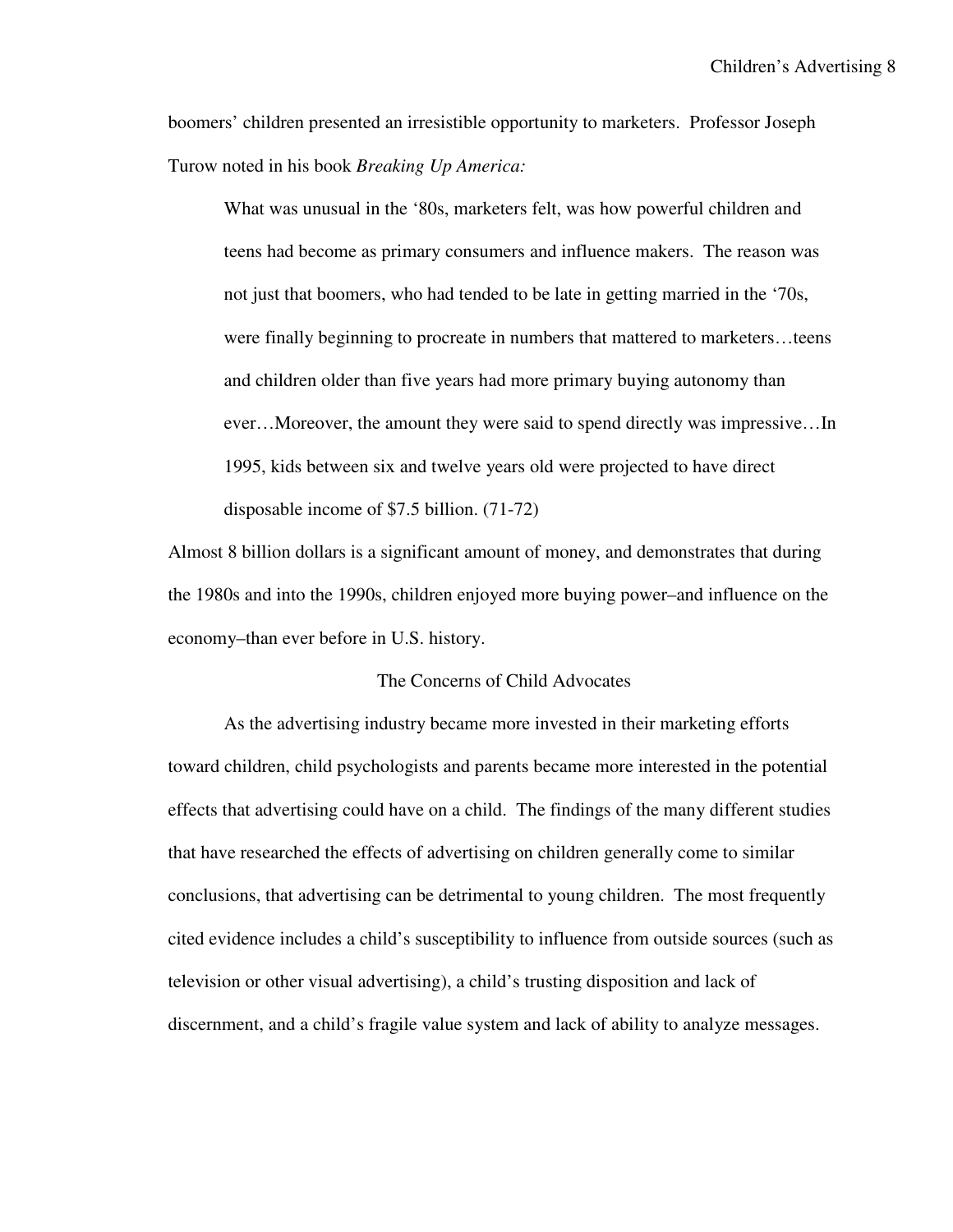The evidence found by children's advocates is persuasive, and should be given considerable weight in the quest to find a solution to the advertising dilemma.

According to child psychologists and advertising researchers, children have parents because they are too young and inexperienced to make decisions regarding themselves and their future. If children had fully developed judgment systems in place, they would be functional, independent persons living on their own and making decisions about their well-being. However, children are not fully matured. They rely on guidance from the authority figures in their lives to inform them of what is best. When that authority figure is a trusted parent or relative, the child will benefit. When the sole authority figure is the television screen or computer monitor, the child's judgment could be compromised. Today, children are being flooded with messages that tell them about the newest and greatest product that will improve their lives in a dramatic way. They have not *learned* to be critical of advertising, and therefore, they have a tendency to trust whatever message the advertiser presents.

Recent studies have concluded that children inherently trust messages from people in authoritative roles (Wright 51). The findings of a study that investigated the impact of advertising on children were reported in the book *Harvesting Minds: How TV Commercials Control Kids*. The author, Fox, discovered that "kids in this study consistently judged commercials in positive, benign ways…students seldom criticized the ads" (61). In the course of the study, Fox made an interesting discovery when young participants evaluated an advertisement for Pepsi that was filmed in the style of a public service announcement. When the students were asked whether the commercial was attempting to persuade the viewer to purchase and drink Pepsi, the students said "no"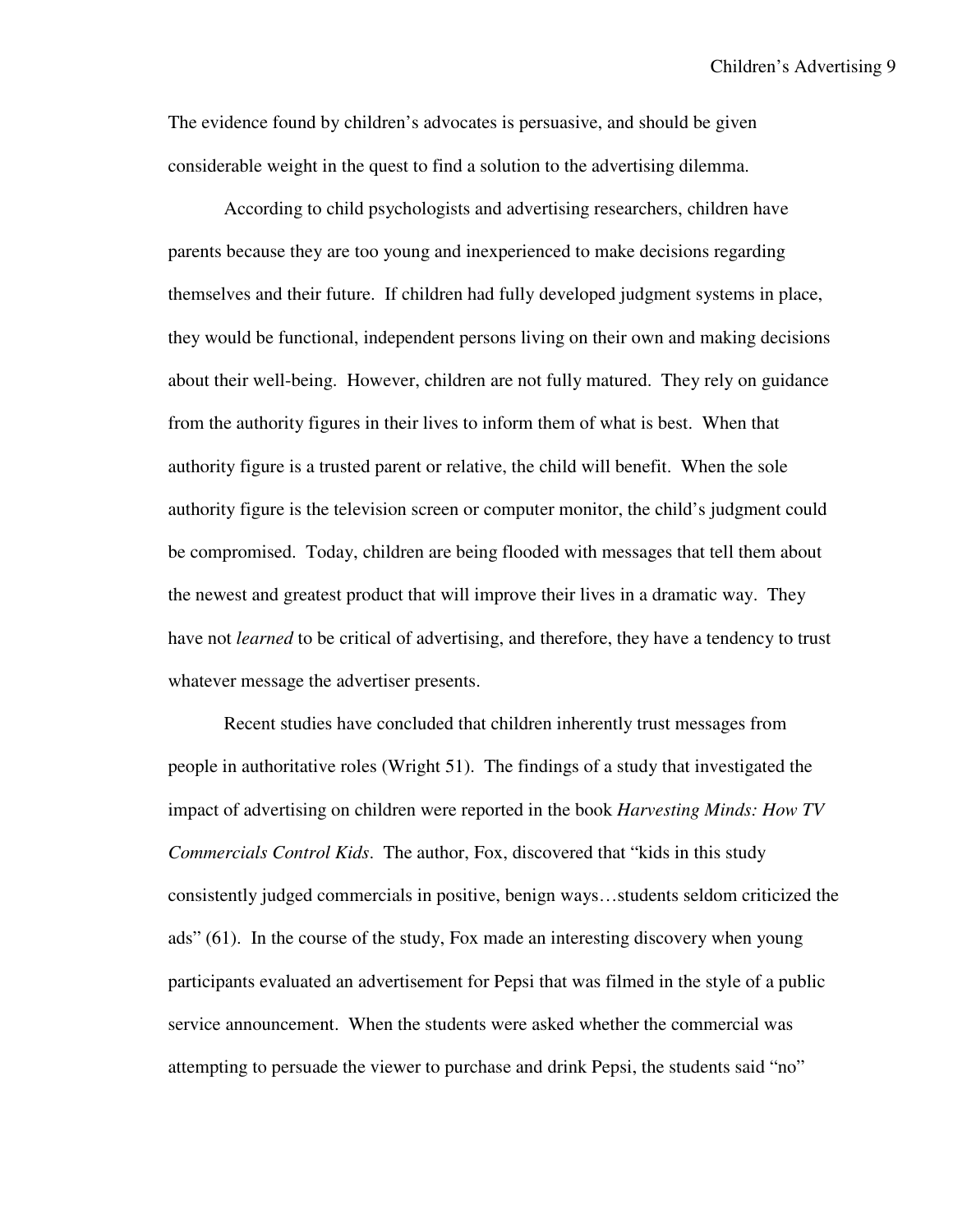(61). Instead, the students had formed a positive view about the Pepsi Corporation due to this commercial, because the students felt that Pepsi was taking an interest in the issues that faced teenagers at that time. This positive reaction was exactly what Pepsi was attempting to generate. The commercial was successful because very few students questioned the Pepsi Corporation's motives. When children do not realize that they are being persuaded to make a certain choice, it could be argued that they are being manipulated. Children should have the opportunity to learn about advertising in a neutral environment, before they are exposed to potentially harmful messages.

 The idea that advertising to children could be harmful is not a recent theory. As far back as the 1970s, when television was still gaining popularity, child development researchers questioned the effect that advertising could have on children. Many studies were conducted in an effort to discern whether the effect was positive or negative, and different results were obtained. In a study conducted by Palmer and McDowell, the results of which were referenced in the book, *Advertising to Children on TV*, researchers discovered that young children had a hard time differentiating advertising segments and the actual TV program (Gunter, Oates, and Blades 34). Specifically, this study noted that "[t]he children managed to identify only half the commercials and three quarters of the programs" (34). Given this situation, children may perceive the advertisers' message as fact, since the television program they are watching is also taken as fact. Other studies mentioned in *Advertising to Children on TV* found that children *were* able to distinguish between a program and a commercial the majority of the time. Despite these findings, the subjects were unable to communicate what differentiated a program from a commercial (34). Though the results seem to provide less than concrete proof, it still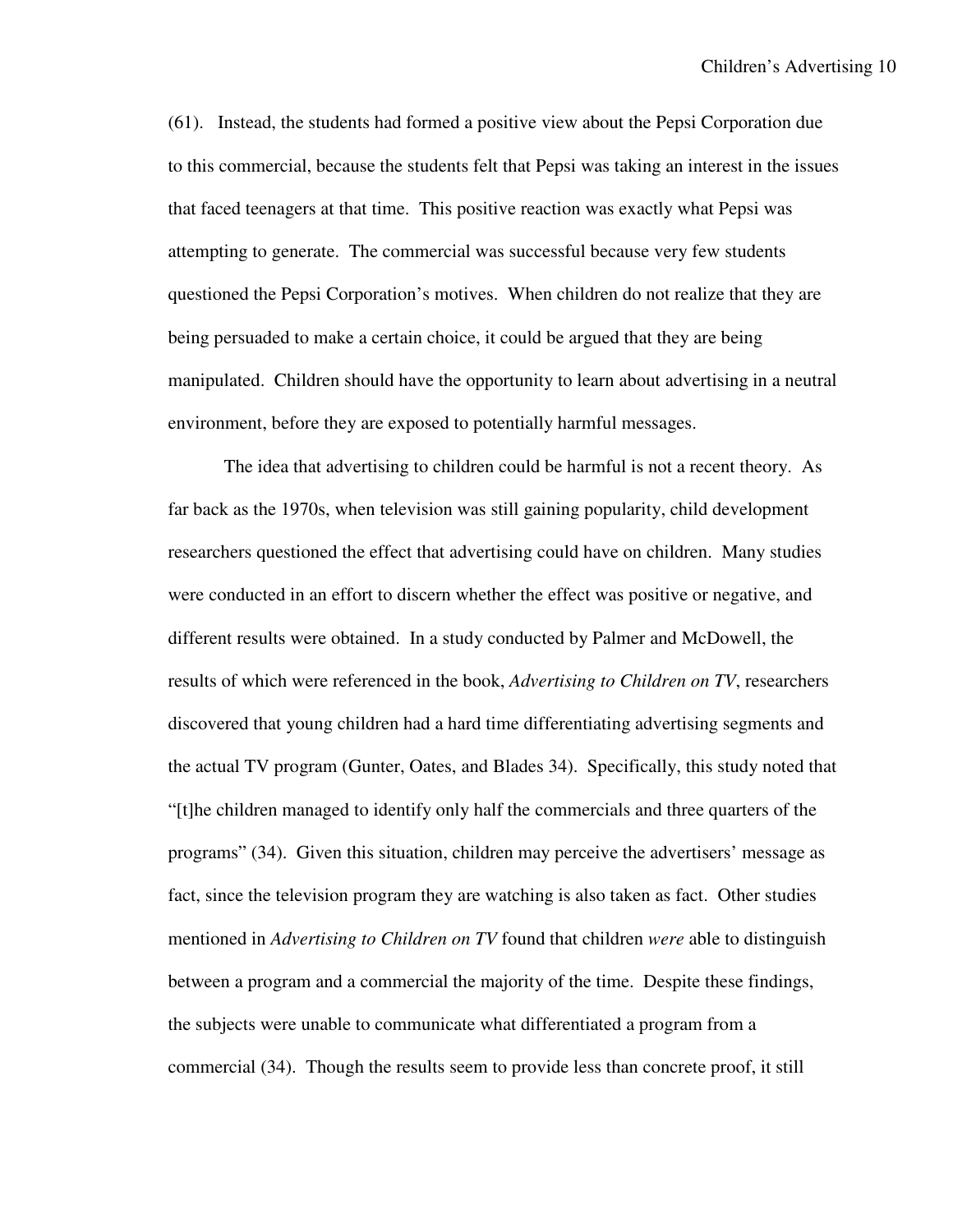could be argued that even if children know that what they are watching is a commercial, they do not understand what makes a commercial different. When children do not understand that the commercial or television show they are watching is attempting to sell them a new product, the advertisers are taking advantage of their naivety.

 According to those arguing against advertising to young children, the greatest evidence against the practice is the way advertising can contribute to a change in behavior in two different ways. The first is intentional – persuade the child to purchase the intended product or brand. Advertising can also cause a child to change his or her behavior in an unintentional way. These unintentional messages could include beliefs about nutrition, smoking, under-age drinking, and self-image. While a commercial could be advertising a type of fast-food menu item, the visual on television shows an attractive group of friends ordering the item and enjoying time together. The intentional message is that this menu item is desirable and should be purchased. The unintentional message could be that if a child follows the lifestyle outlined in the commercial, by ordering the menu item, that child will be popular, attractive, and have fun spending time with friends.

Children are also frequently exposed to advertising intended for a general audience that could unintentionally change their behavior. Alcohol and tobacco companies often sponsor events in exchange for advertising placement. Even though the advertisements do not specifically target children, the advertisement is still seen by many people under the age of twelve. Parents of young children should also realize that not all advertising exists in a traditional, 30-second commercial format. Many popular movies and television shows are using product placement as a way to generate additional revenue. In popular movies and television shows, actors are often portrayed enjoying a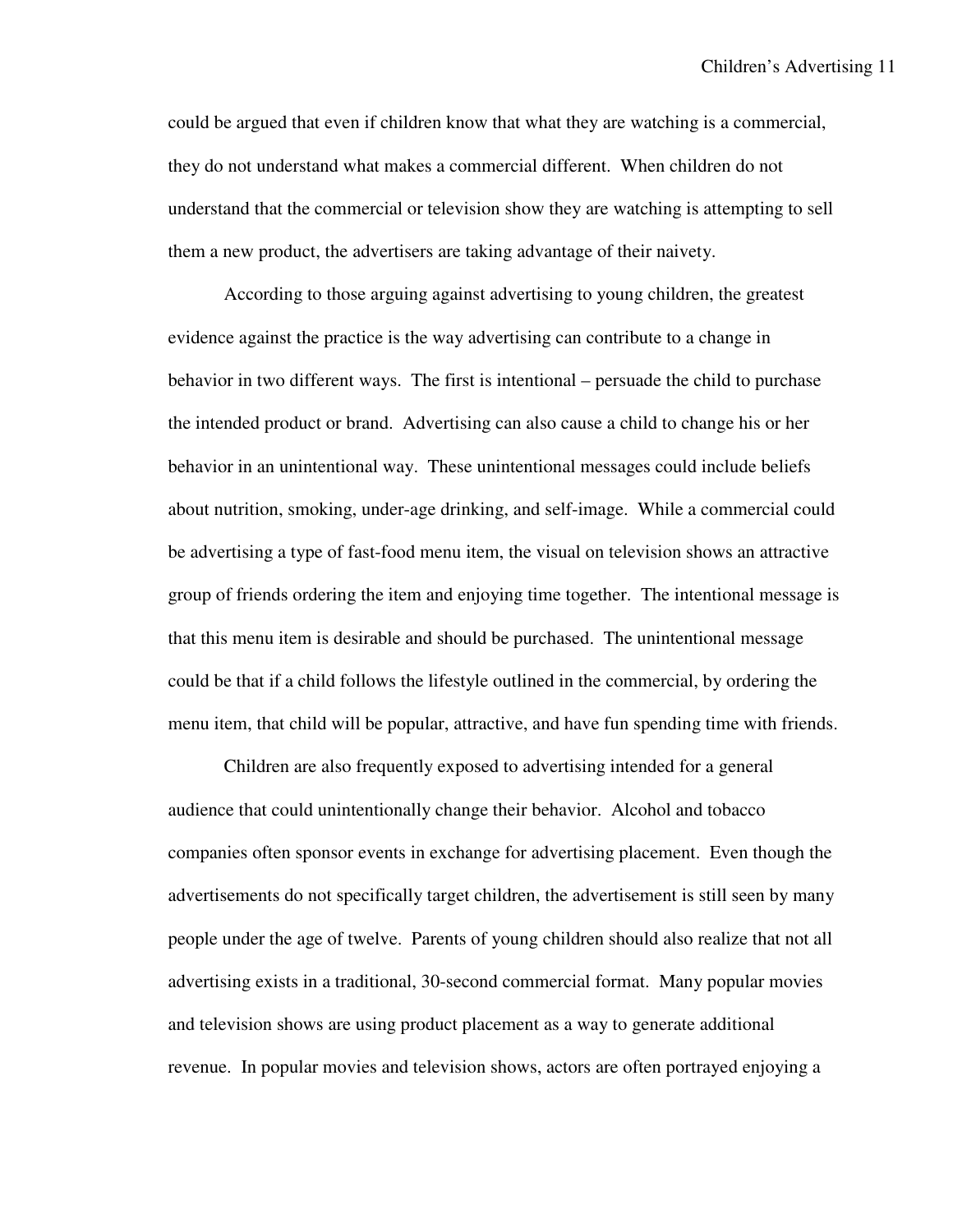brand of tobacco or alcohol. These actions blur the line between advertising and entertainment even further. When children see a role model indulging in these carefully placed products, they may want to emulate the person. Stereotypical gender roles have also been advanced through advertising. Throughout the past decades, researchers have found that "men tend to outnumber women in televised advertising, especially in relation to authority roles speaking on behalf of a product" (Gunter, Oates, and Blades 130). While this tendency could teach children that men are the traditional authority figures and should be trusted, a more disquieting statistic exists in the portrayal of women. Wright says that "[i]n the 1970s, women were depicted disproportionately in domestic roles compared to men in advertisements" (130). While this trend has since become more balanced, the portrayal demonstrates that advertising can reflect undesirable social patterns that are being passed on to children as normal behavior. Continual exposure to these messages will undoubtedly influence the daily choices children make not only about their product purchases, but about their direction in life.

 Children between the ages of two and twelve have not yet formed value systems that allow them to discern between a worthwhile message and a message that contains false information. When an advertiser with significant monetary resources chooses to market to a child utilizing the message that a certain brand of snack food will improve his or her daily life, that child is being taught that happiness is found through the purchase of a product. Most commercials running on television and published online send the message that their products will improve the consumer's life. Adults, having been educated about the advertiser's motives, have a greater ability to listen to the advertisement, consider the message, and decide whether the product is worth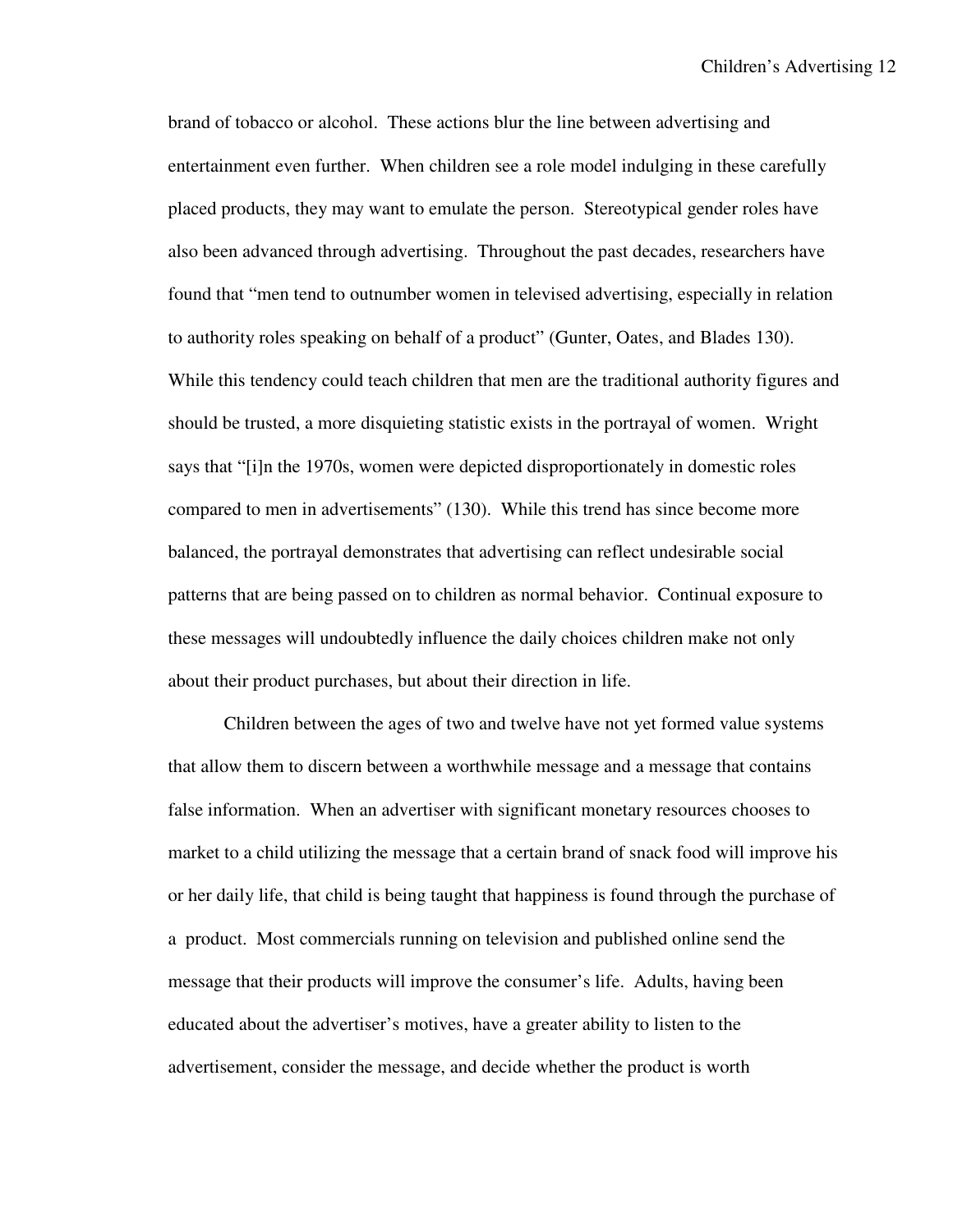investigating. Unlike adults, children do not have the capacity to filter the advertising they consume. Advertisers' advocates argue that parents will instill value systems in their children in an effort to combat the effects of commercial advertising. However, according to author George R. Wright, this counterbalance has been disrupted in recent years. Wright says that "even if parents disapprove of the implicit messages of television advertising for children, they have many fewer hours than they once did to counteract this greater volume of more sophisticated commercial messages" (158). As a parent's influence has decreased, the advertiser's influence has increased dramatically. For today's generation of young children, this lack of balance could lead to a world in which people expect material goods to fulfill them and to provide happiness.

 When advertisers are given an opportunity to shape the values held by children, they teach children to desire a materialistic lifestyle. Typical commercials airing on channels that cater specifically to children include advertisements for fast food, expensive toys, movies, video games, and internet websites. Each of these advertisements is aired with the intent to persuade the child. Many of these advertisements succeed. As children watch more advertising, they will desire the lifestyle that is demonstrated within the advertisement itself. According to Wright, many advertisements encourage consumers to embrace a greed-consumed lifestyle (51). While investigating the factors that motivate a consumer to act on an advertiser's message, authors Gunter, Oates, and Blades found that "advertisements are watched to learn what products to buy to make a good impression on others" (97). Parents allow their children to become materialistic when they give in to their children's demands for the latest toy or snack food. In this way, marketers are able to persuade a parent to buy sugary breakfast cereal and junk food snacks through a third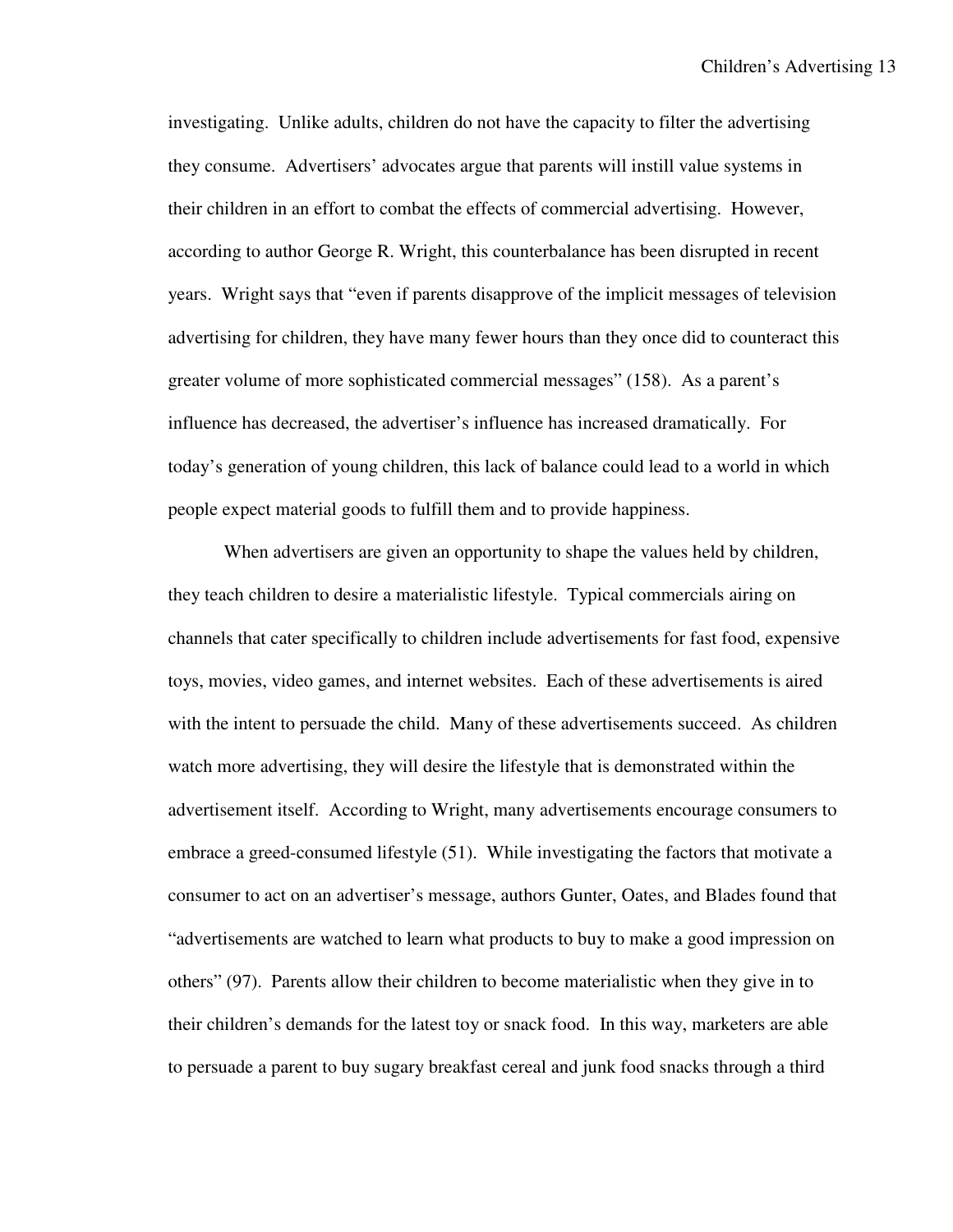party – his or her child. When the so-called pestering factor is used by the advertising industry, children become demanding, materialistic consumers who are not thinking for themselves. Instead of learning that hard-earned money should be spent wisely on intelligent purchases, children are learning that money is for buying products that bring happiness. Responsible parents, guardians and teachers should educate their children about the motives of advertisers before another generation of children succumbs to materialism.

Advertising will continue to shape the minds of American children unless concerned adults decide to control and monitor the influx of messages. Since advertisers are understandably unwilling to stop the production of persuasive material in order to keep their business profitable, then other adults must step in to exert a balancing influence on their children's behavior. Until recently, many people were unaware that a problem existed. When researchers began to investigate the quantity of advertising consumed by children, the results were startling. In a study conducted by the Kaiser Family Foundation, it was discovered that the majority of snack food companies that already advertise to children on television have launched websites to increase their market reach, and encourage children to spend a longer period of time subjected to the brand's messages ("Kaiser" 186). Many parents may be aware that their children are playing games online; however, many may not realize that the games their children play regularly are filled with advertising. Additionally, the marketer's reach does not end with one child. The Kaiser Family Foundation found that "[a]lmost two-thirds of sites in the study use viral marketing, in which children are encouraged to send emails to their friends about a product, or invite them to visit the company's website" (186). This trend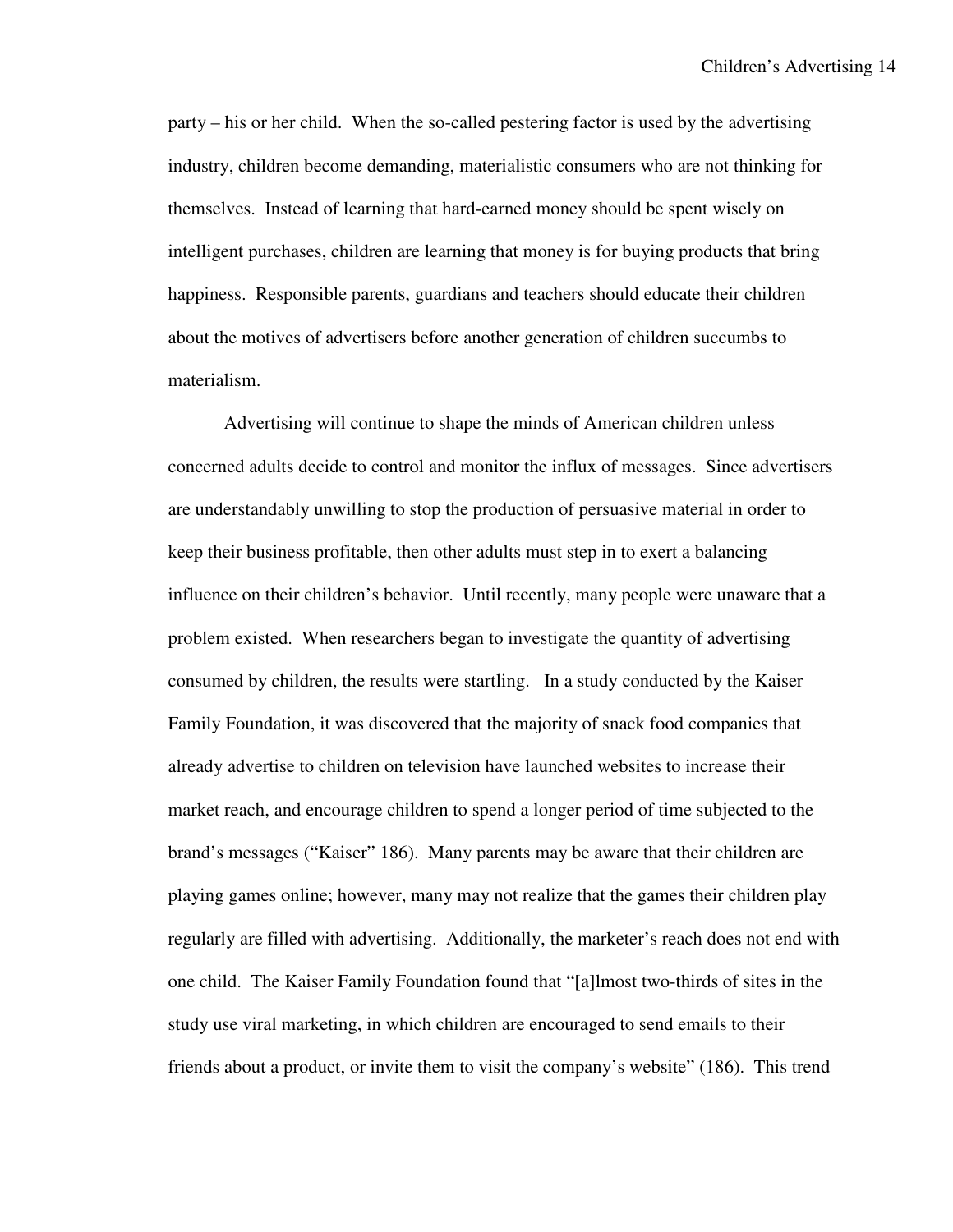indicates that advertisers are now using children to promote their message. While a child may believe that he or she is simply sending a birthday email to a friend, in reality, the child is sending advertising for a brand. As free citizens, Americans have the right to make daily choices that will affect the outcome of their lives. However, when children do not understand the consequences of their choices, they are unable to make an informed decision. Children need to be educated about the intent and motivations of advertisers.

# The Concerns of the Advertising Industry

Taking into consideration all the research and studies done by psychologists and children's advocates over the years, it is clear that advertising is not necessarily a positive influence on developing minds. However, there is little evidence that advertisers are to be held solely responsible for the effects. Aside from the fact that the detrimental effects of television are not consistently linked to *advertising*, the advertising industry makes the argument that they have a right to freedom of speech and press according to the First Amendment. At advertising's most innocent, the commercials on television and banner ads on the internet serve to provide information about available products. Advertisers argue that censorship should not be allowed, even in the midst of the controversy that inevitably surrounds child-targeted advertising.

Advertising provides *information.* According to an article published on the Association of National Advertisers website:

> As they annually spend some \$6 trillion on various goods and services, American consumers rely heavily on advertising. Why? Because advertising provides them with useful information about features and benefits; alerts them to product availability and purchase locations; helps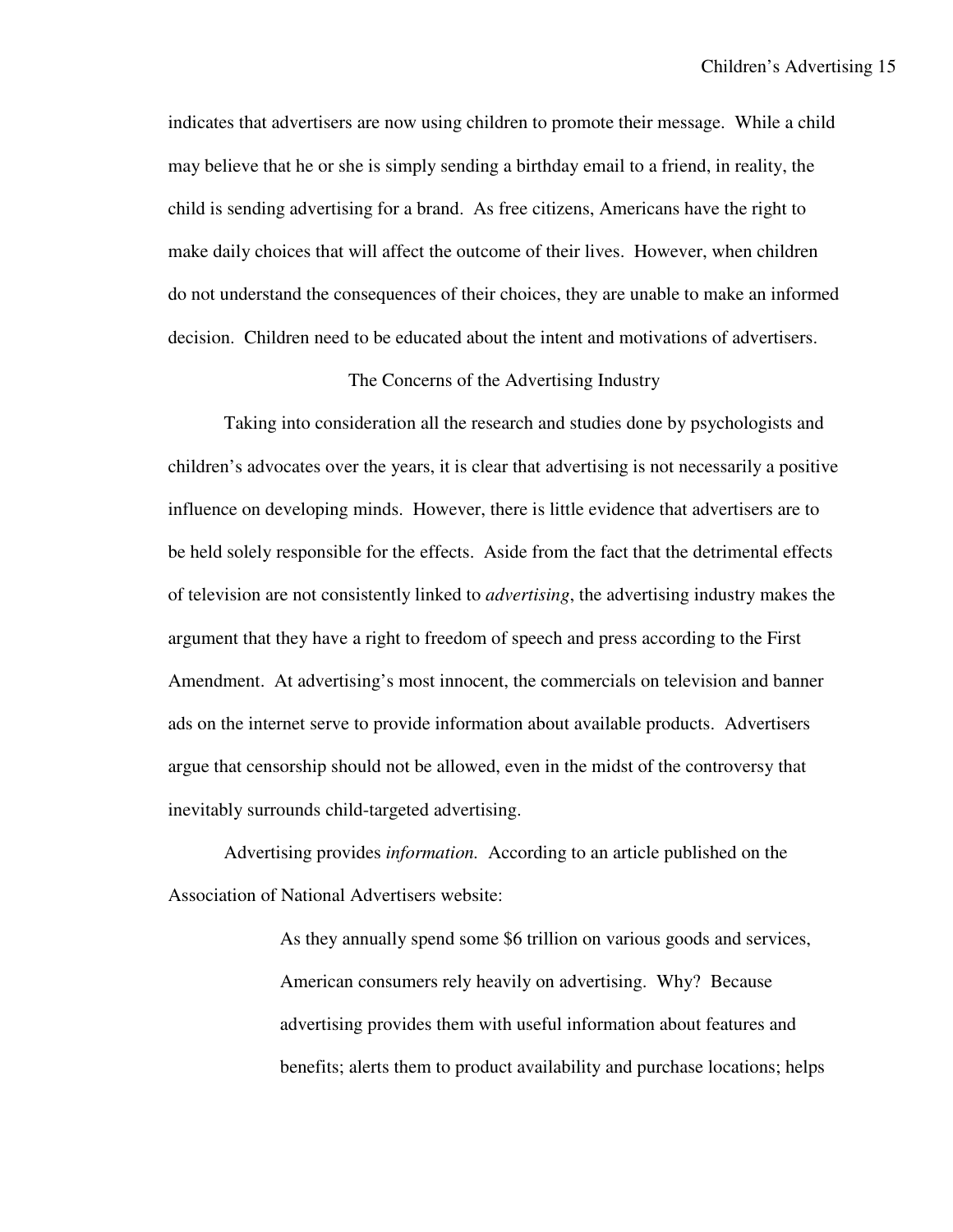them differentiate among competitive choices; advises them of pricing information and promotional opportunities; and – ultimately – saves them money by encouraging competition that exerts downward pricing pressures. In addition, advertising strengthens consumer confidence, contributes to higher levels of productivity, creates job opportunities and helps raise personal incomes throughout our society. ("The Role of Advertising")

These are lofty goals for an oft-maligned practice. In short, however, these qualities (including competition and freedom of information) are all strengths of the capitalist system. Whereas historically socialist nations such as Sweden have taken steps to ban all advertising, the U.S. recognizes the need for advertising to fund programming. As Sweden pushes the rest of Europe to adopt its strict anti-advertising measures, American companies are watching carefully. Cindy Rose, Walt Disney lobbyist, was quoted in the *Wall Street Journal*, saying "A ban on children's advertising would be catastrophic for Europe's television production community…They rely on advertising revenues to fund high-quality children's programming" (Mitchener). Advertising is important to the U.S. economy. Rather than attempt to ban it in an effort to follow Sweden, concerned advocates should recognize the potential value of advertising as a vehicle for information, and perhaps add their own knowledge to the mix by assisting organizations such as the Children's Advertising Review Unit (CARU) in an attempt to create positive commercials with little detrimental effect on American children.

While children may have difficulty discerning the difference between program content and the advertising that occurs between program segments, this does not mean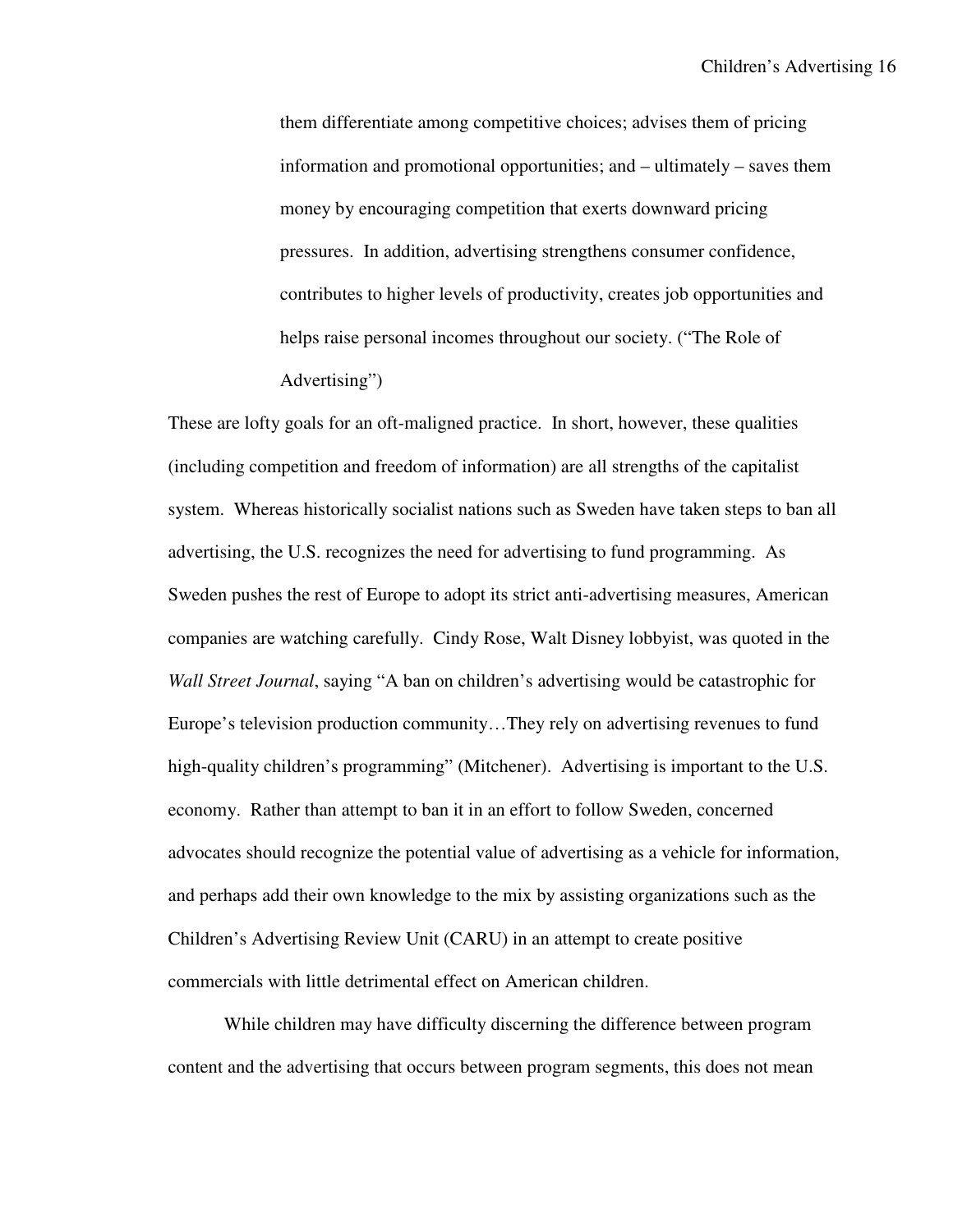that all advertising should be outlawed. In fact, the results of a study were reported in a paper, "Effects of Television Advertising on Children and Adolescents*,*" indicating that children did not pay as much attention to commercials in comparison to the program. The author noted that "across all product categories, times of viewing, number of companions, and so on, all children exhibited a drop in attention during commercial exposure from attention to prior programming" (Ward 303). The study also reported that this drop in attention became larger and larger in proportion to the audience's age. For children aged 5-7, the drop in attention was relatively small. By the time children were ages 11-12, the drop was significantly higher. This change could indicate that as children gained more education and knowledge about the nature of advertising, they were less likely to pay attention to the advertisements, and therefore, less likely to be influenced. Rather than focus on banning advertisements that could serve as information about certain products, children should be educated at a younger age about the motives behind the advertising so as to understand the value of advertising without being misled.

#### Investigating Possible Solutions

In this ongoing debate surrounding children's advertising, the many involved groups, including parents, businesses, the government, the advertising industry and the children themselves, have a specific motivation for finding a solution. The parents, acting on behalf of their children, want to see what is best and healthiest for the future generation without allowing them to be targeted unknowingly. Businesses, and the advertising agencies they hire, need to be able to profit, since the United States is, after all, a capitalist society. In the midst of so many different positions, several solutions are available. The most popular theories seem to advocate government limitation, the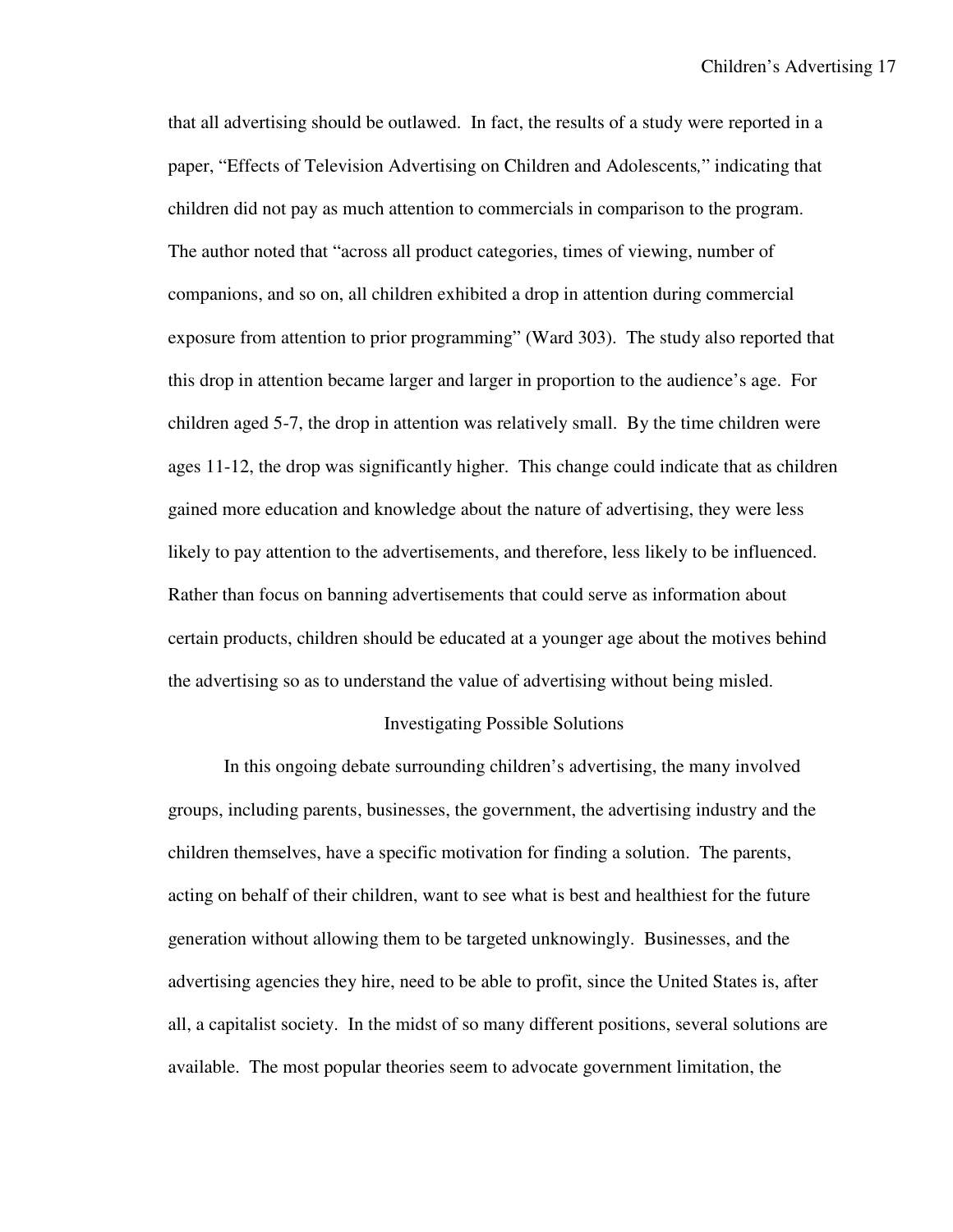creation of watchdog organizations, and the call for a ban on all advertising that targets children under a specific age. Each solution has its positive and negative aspects.

Since advertising to children is a multi-billion dollar industry, and therefore has a significant effect on the nation's economy, it has been suggested that the government needs to address what could become a growing problem. Instead of assuming that the advertising industry's current policy of self-checking is effective, children's advocates argue, the government should be regulating advertising that targets children. This topic has become especially divisive in the face of growing childhood obesity rates. According to a report quoted in *USA Today*, approximately "17% of U.S. kids are obese, [which is] more than triple the rate in 1970" (Elias 09D). With American waistlines expanding at such a rapid pace, government agencies were called on to establish new standards to prevent childhood obesity.

As a result of the growing demand by the public for a solution to the childhood obesity epidemic, the Federal Trade Commission partnered with the American Medical Association in an effort to research strategies that would slow down obesity rates. Due to their findings, the FTC recommended "an hour of physical activity a day, along with limits on sweetened beverages, computer and TV time, and fast food meals" (Elias 09D). Government intervention on this matter included an announcement by the Federal Trade Commission demanding that forty-four businesses report on their marketing efforts toward children. The orders were issued to companies that were clearly marketing unhealthy fare, such as The Coca-Cola Company and McDonalds, as well as companies that may have appeared to market child-friendly items, including the California Milk Advisory Board and the Fresh Del Monte Produce Corporation. The actions taken by the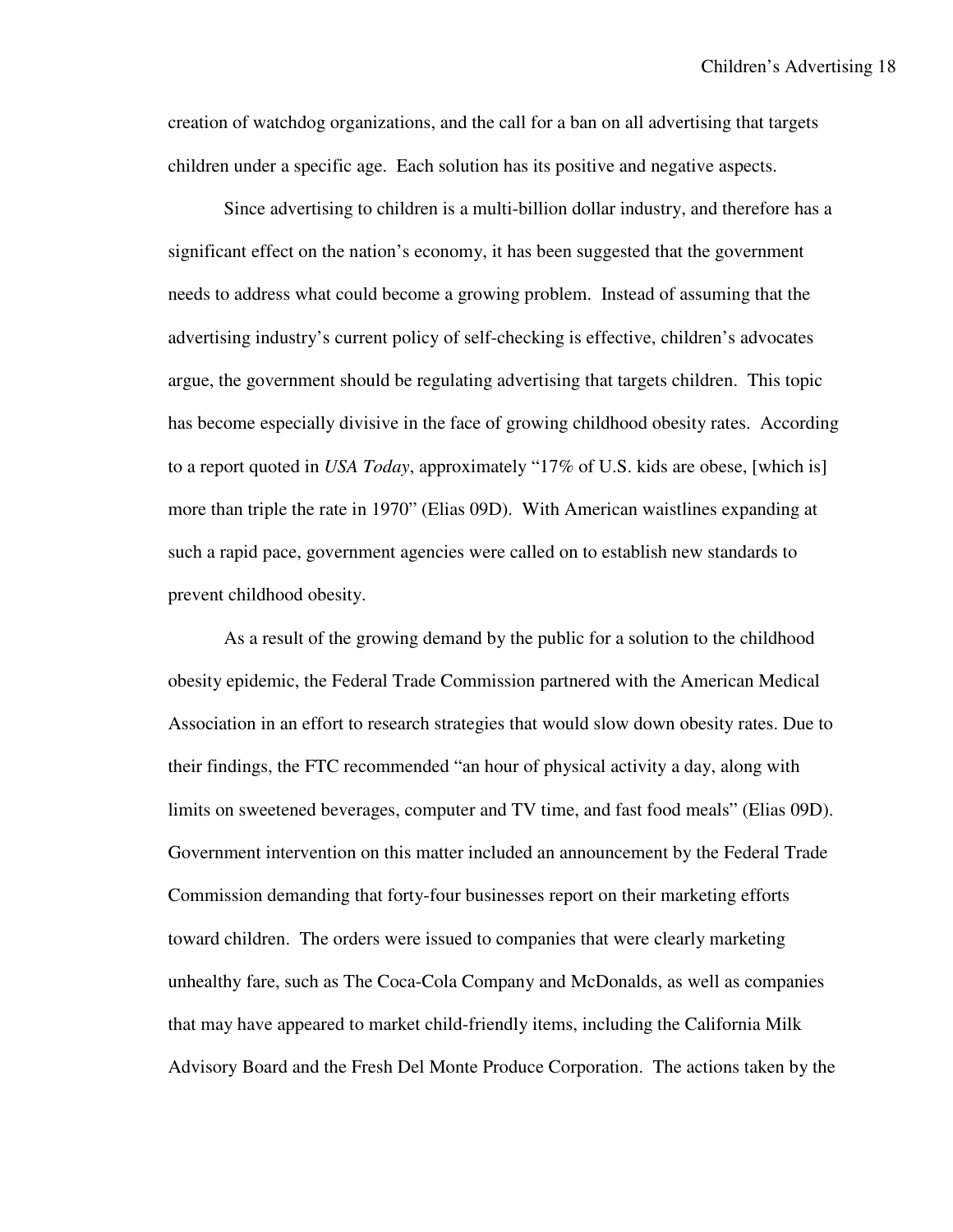FTC inspired quite a reaction from both the public and the subpoenaed companies. In August 2007, an article in *Brandweek* reported that "11 of the nation's biggest food and drink companies (Coca-Cola, Hershey, McDonald's General Mills, Campbell Soup, Pepsico, Kellogg, Kraft Foods, Cadbury Schweppes, Mars and Unilever) vowed to limit advertising to children 11-and-under" as a result of the FTC (Hein 4). Of those 11 companies, nine were in the top 10 brands marketing to young children.

The seeming success of this move by the FTC may cause the public to argue that government intervention is the only way that the advertising industry will stop using harmful advertisements in an effort to coerce young children into buying a product. However, is the root cause of childhood obesity really food advertising? Does advertising alone cause children to purchase and consume vast amounts of fatty, calorieladen food, or are there other contributing factors? It would seem that the very fact that children have so much control over their personal food consumption could be contributing to higher obesity rates. While advertising may be teetering on the edge of appropriateness in relation to targeting children, the industry has never taken away a child's or parent's right to free choice. While guidelines should be in place to prevent overly exploitative advertising content on television, in video games and especially online, too much government limitation is a slippery slope. In light of the facts (or lack thereof), parents, advocates and the government should consider whether or not censorship – as excessive regulation could be called is the best solution. There are weaknesses in any theory advocating strict government limitations.

As the impact of advertising gains greater recognition, many people are showing concern over the quantity and quality of advertising that is being shown to children. In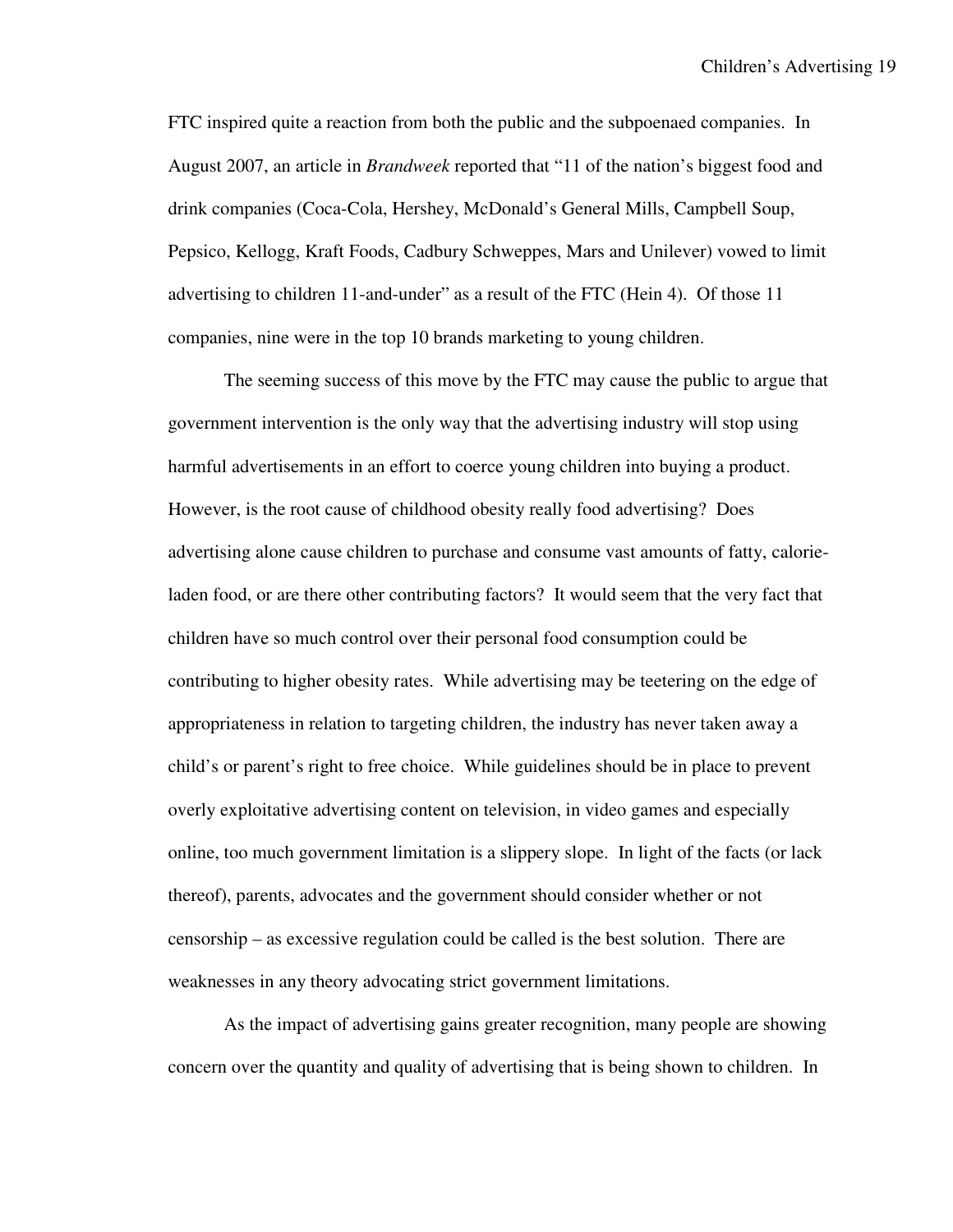an effort to combat the negative effect of advertising, several advertising industry associations created the Children's Advertising Review Unit (CARU). CARU "analyzes 1,000 TV commercials, 250 magazine ads and countless web sites each month" (Mayer F01). When analyzing these advertisements, the review unit watches for messages or images that could be deceitful, misleading, or harmful to a child. While this unit may placate critics of children's advertising, it is important to note that this unit is composed of advertising professionals who work in the industry, rather than people from outside the realm of advertising. If advertising is to be monitored effectively, it must be watched by people who are not biased in favor of the advertising. A review board that is comprised of members from various industries and differing interests is needed to control the influence of children's advertising. Additionally, journalist Caroline Mayer reported that CARU currently polices advertising on television and in print, but has no capacity to investigate new, alternative advertising mediums (Mayer F01). With the advent of the internet, and the creation of many websites featuring child-friendly content such as games and pop culture icons alongside interactive advertising, one unit that analyzes fewer than 2,000 advertisements a month cannot begin to have a changing effect on the current state of the industry.

Though the middle ground calls for some government regulation or strict watchdog organizations, some extremists support a ban on all advertising to children under a certain age. In the United Kingdom, a "ban on advertisements for junk food during television programmes [sic] aimed at children under 16 is already in force" ("Online junk food"). In Canada, the province of Quebec "has banned print and broadcast advertising aimed at kids under thirteen" and "Sweden has banned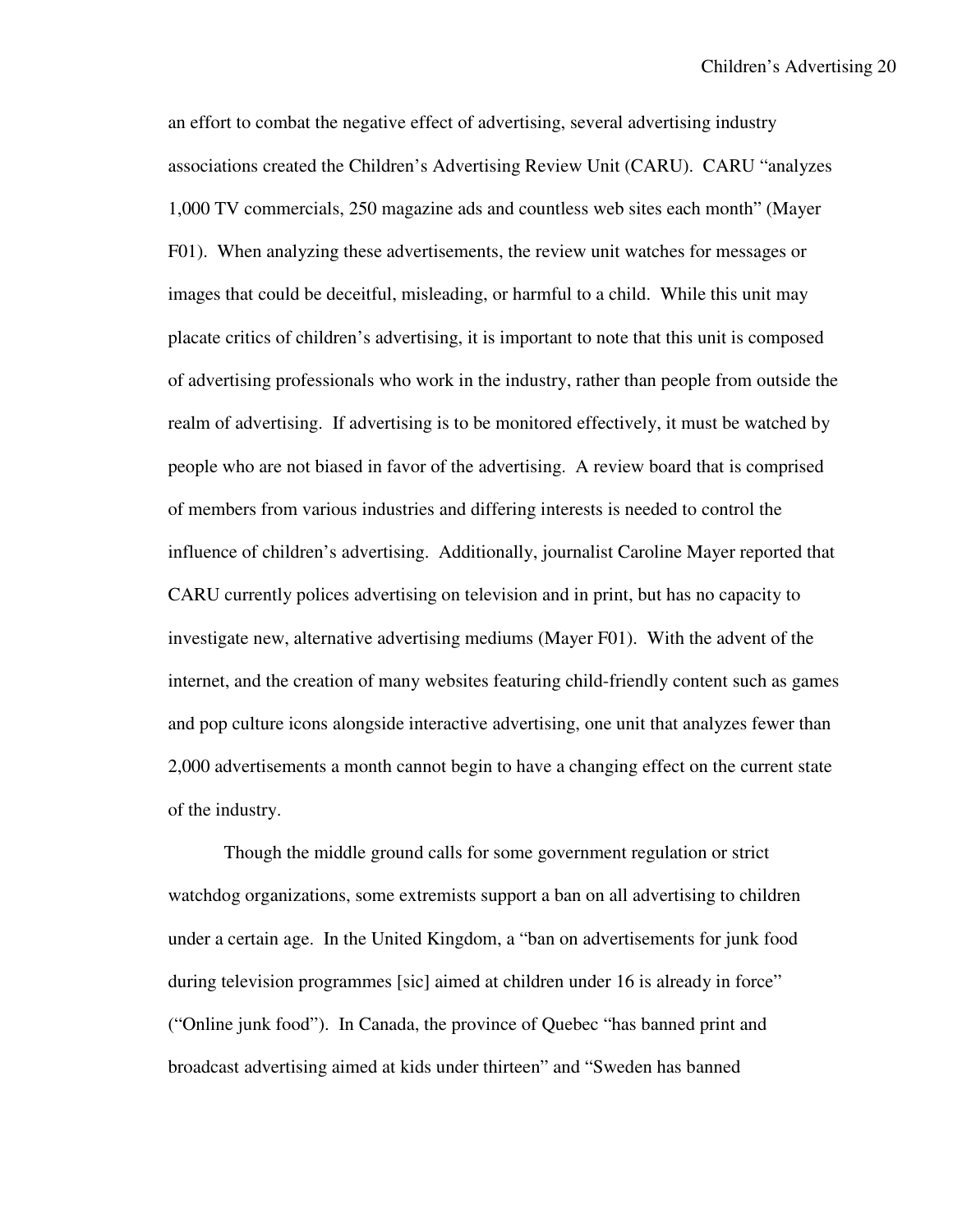advertisements aimed at children under 12" ("Special Issues"). In the United States, the Federal Trade Commission called for a ban in the 1970s. Among the recommendations made by the FTC were "a ban on ads aimed at young children, limits on commercials for sugary foods aimed at older children, and that advertisers of sugary foods fund nutrition and other health messages to balance their advertisements" (Wootan 2). In the end, the companies to be restricted by such rules were able to overturn the FTC's ban when Congress passed "a law to withdraw the FTC's authority to issue industry-wide regulations to stop unfair advertising practices aimed at children" (Wootan 2). Today, the idea of a ban is still promoted as a possible solution. The article "Globalization and the Commercialization of Childhood" by Dr. Allen Kanner made the following recommendation:

> It is time … to promote a worldwide ban on marketing to children. This ban would protect children from the commercialization of childhood, which not only commodifies the process of growing up, but also emotionally bonds children to the corporate monoculture. Our children deserve a commercial-free childhood, one in which they are free to play, free to determine for themselves what is cool, and free to work things out with their parents and society – without being hounded every step of the way by mighty corporations. (51)

Many charged words were used in that statement, with the overall idea being that "mighty corporations" were responsible for the demise of a free childhood. However, it is reasonable to ask whether children who are *not* subjected to commercials will still be "free to determine for themselves what is cool" because any school-aged child will attest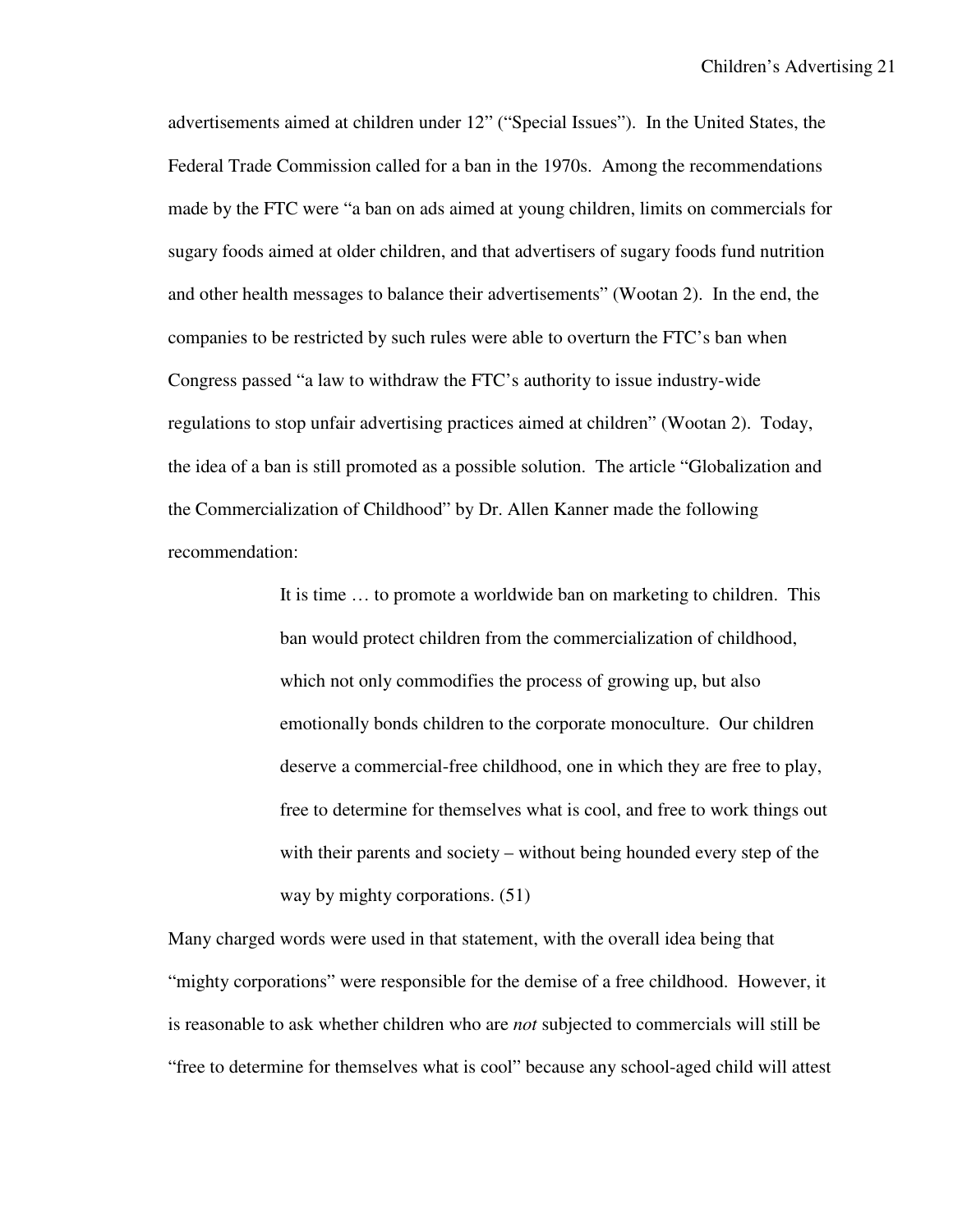to the fact that "cool" is a corporate concept which is determined by the majority, not the individual. A ban on commercials will do nothing to change that concept. Kanner argued that without commercials, children will be "free to work things out with their parents and society," but America is a *capitalist society.* Part of life in a capitalist society is an education about the workings of profit and business, along with sales and advertising. Children deserve to learn about these facts of life, under careful guidance from their parents and caretakers. Censorship can never be the answer.

 America has prided itself on its commitment to freedom and denouncement of censorship. When the Federal Trade Commission attempted to ban all advertising to young children over thirty years ago, it presumably failed because the American government cannot and should not restrict private business in such a manner. Now that the childhood obesity rates are causing the public to reevaluate the advertising industry's freedom to target children, the discussion on advertising bans has once again been brought to the forefront. In an interview published in *Advertising Age*, the Federal Trade Commission Chairman Deborah Platt Majoras was asked whether or not the FTC was considering a ban, she said, "We are not going to try to go back to the 1970s and ban food advertising to kids. It's a dead letter under the First Amendment and has a host of practical difficulties. The FTC learned its lesson. That is not where we want to be" (Majoras 4). While other nations may favor banning all child-targeted advertising, this should not be the case in the United States, where freedom is prized and private business has the right to a profit.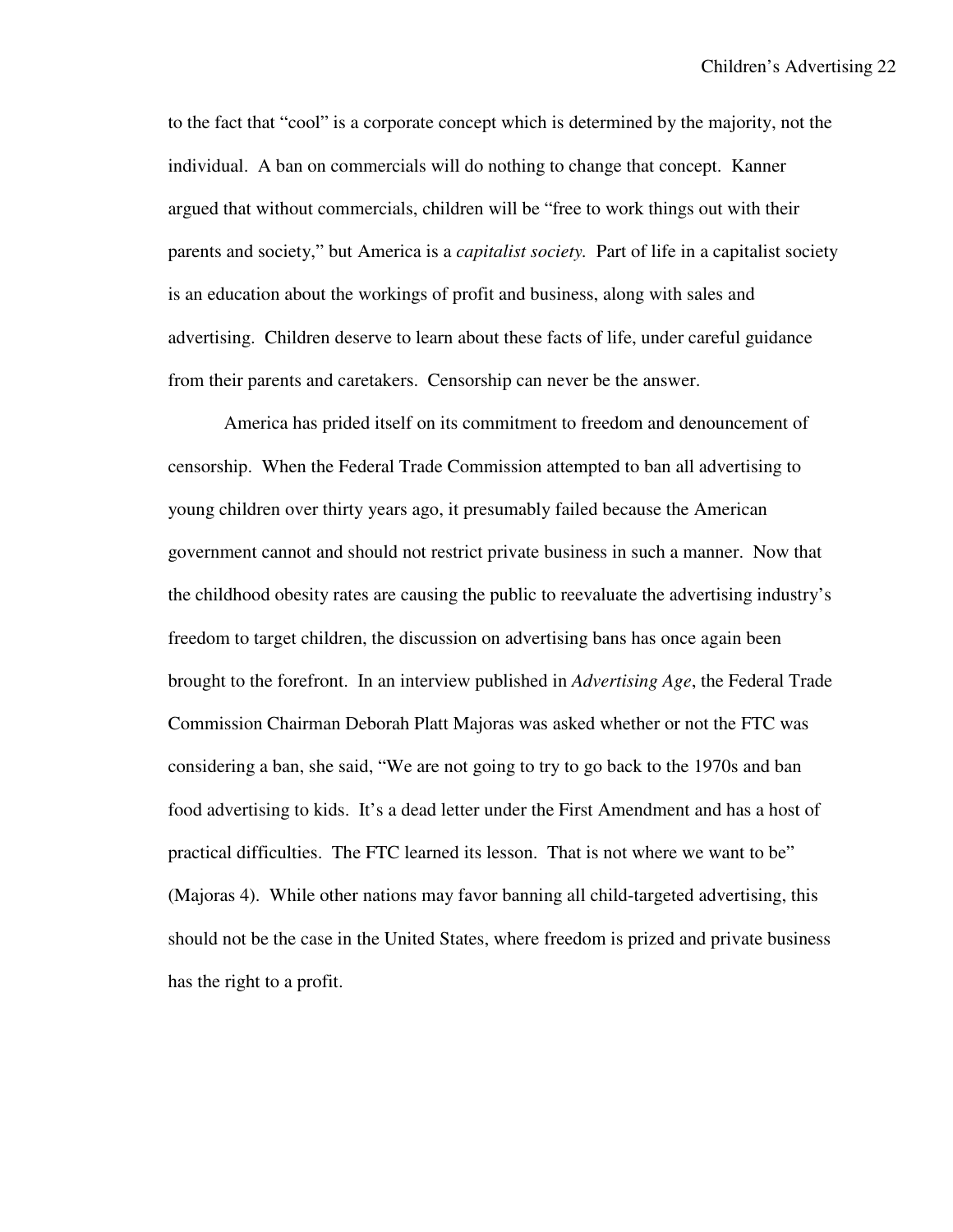#### The Best Solution

Since government control, self-regulation from the industry and banning advertising to young children are all flawed solutions and concerned parents, industry stakeholders and children's advocates must turn somewhere else for an end to the debate. The goal on both sides of the debate should be *education.* Rather than lobbying the government to create bills limiting commercials, both advertisers and parents should join together in an effort to encourage the education of children about the nature of advertising. In the spirit of proactive action rather than restrictive control, the best solution would include a private committee composed of members from the advertising arena, concerned parents, and child psychologists. While the existing self-regulatory organization, CARU, has been moderately effective, the unit's policies are decided by a board of directors made up of advertising executives. The unit is advised by "leading experts in education, communication, child development, child mental health, marketing and nutrition," but these experts are not decision makers in the creation of CARU's policies ("Self Regulatory Program" 1). CARU needs to put child psychologists in key decision making roles, alongside advertising executives, in order to promote educational initiatives that would inform all affected parties - the parents, the children and the advertising industry. Rather than monitor existing advertising campaigns, a revised CARU should focus on equipping the consumer with knowledge about advertising.

 Parents, rather than the government, should be the gatekeepers in making the choice about the media exposure their children receive. With the Internet and television readily available for almost all children in the United States, the parents or guardians have responsibilities in handling the content that these mediums bring into their homes.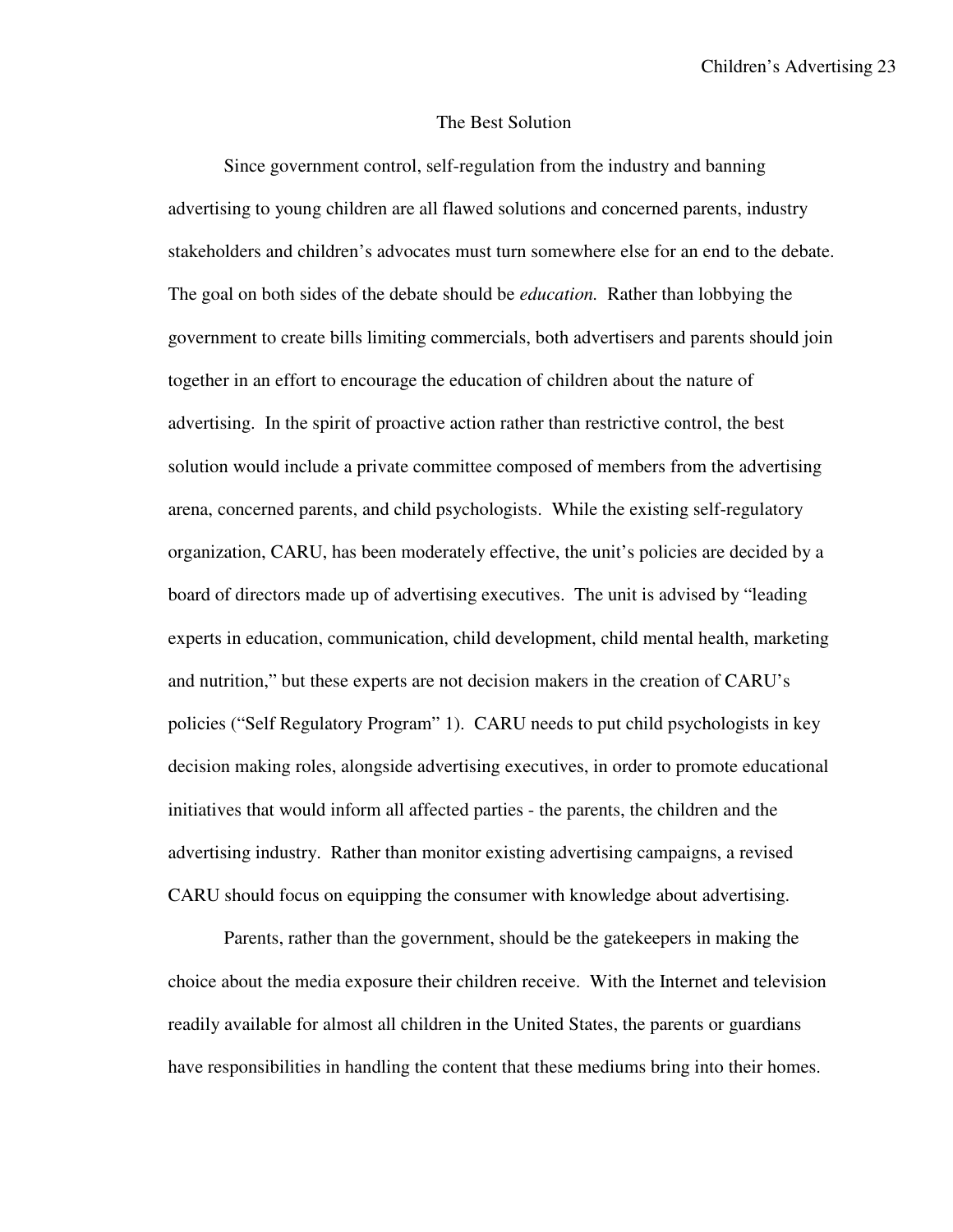First of all, parents need to limit the amount of time that their children spend in front of the television or online. In the book *Advertising to Children*, authors Gunter, Oates and Blades surmised that "…parental control is obviously weaker if children have access to television independent of their parents and in the United Kingdom, two-thirds of children aged seven to 10 years have a television in their bedrooms" (3). In the United States, that number is similar (McCall 1). Professor Jeffrey McCall reported:

> Sensible, loving parents don't let their kids play in traffic. Responsible parents don't feed their kids a bowl of M&Ms each evening and call it supper. When it comes to parental oversight of kids' television habits, however, too many parents fail to see the harm in excessive screen time ... this mismanagement amounts to soft child abuse. (1)

While it is extreme to call exposure to television soft child abuse, his point remains valid; too many parents are not spending the time necessary to control the influx of messages streaming into their homes on a daily basis. Secondly, parents need to learn the value of talking to their children about the images and words they see on television. Just as the negative influence of peer pressure can be neutralized through open discussion with a parent, so too can the influence of advertising on television. As reported in Gunter, Oates and Blades, researcher Furnham believed that "by discussing products, parents can inform children about the nature of advertising" (11). This theory is echoed by Dr. Dwight Heath, who wrote in the *Brown University Child and Adolescent Behavior Letter*:

> People sometimes wonder why it is that peer pressure and advertising seem to have so much impact on young people. Too often it's simply because there's a lack of other influences that might let them know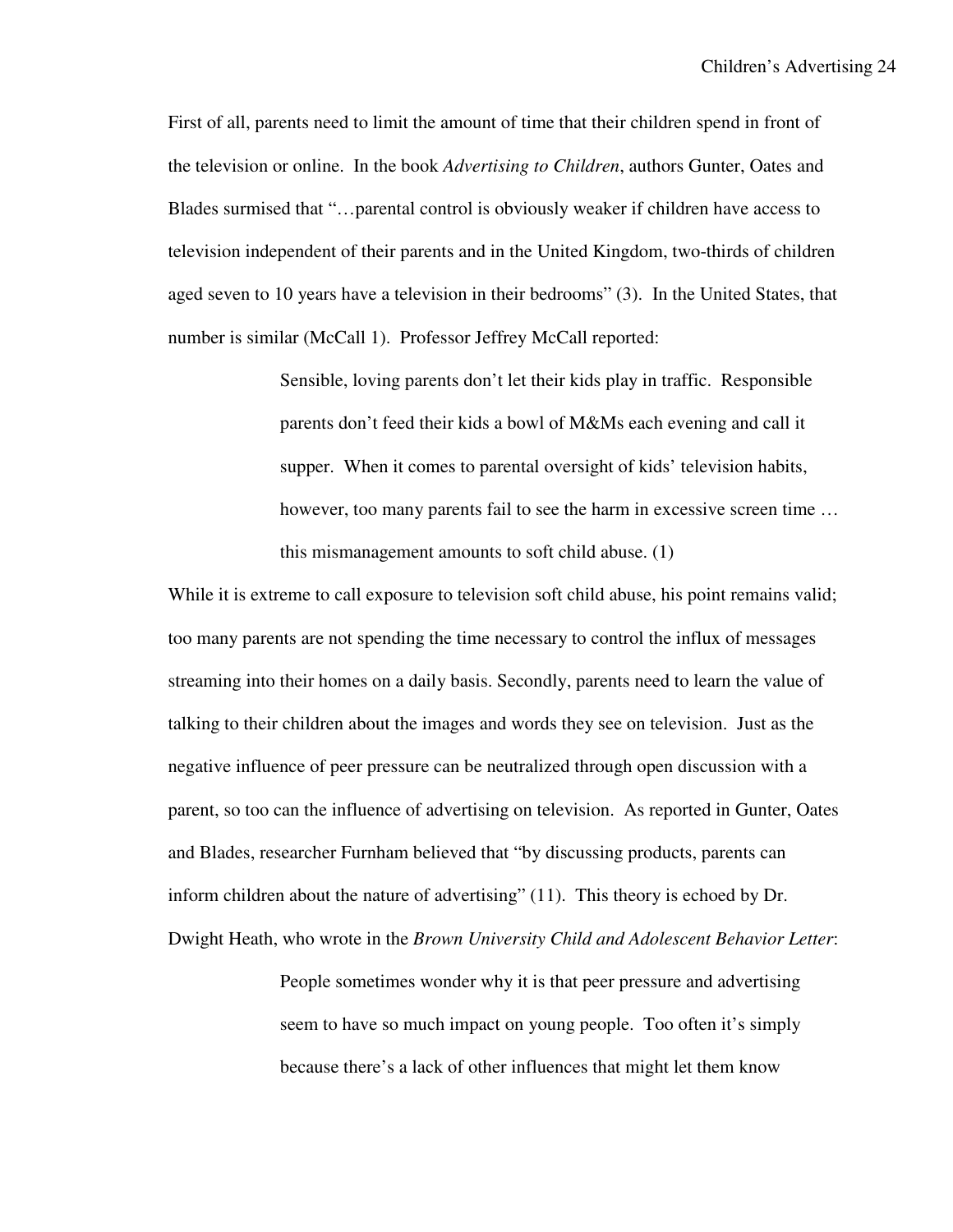alternative ways of looking at or thinking about things…Some social scientists talk about "socialization" and others prefer to call it "acculturation," but in both instances they are referring to the long and massive process by which some of the norms, values, attitudes and understandings of one generation are passed to those of the next. In the fullest sense, it's education – but that's too often thought of as occurring only in the classroom. (8)

Rather than leave such lessons to the television and the classroom, parents should teach their children about the value of advertising as information, focusing on the idea that not everything advertising claims is necessarily true.

 Educating children about the advertising content they see everyday will allow them to understand their world in much greater detail. Even if lobbyists succeeded in convincing the federal government to ban all advertising to children under a certain age, as is the case in several other developed nations, children would still be susceptible to advertising aimed at older audiences, as well as "viral advertising" from their peers in public environments such as school, church and other populated areas. Rather than sheltering children from the information broadcast by advertisers, parents and teachers should equip young children with knowledge about advertising.

 The advertising industry also needs to be educated–by an organization such as a revised CARU–about the potentially detrimental effects of low quality or high quantity advertising, and realize the value of listening to child psychology experts. This education should be valuable to the industry because they will benefit from the continuing practice of self regulation rather than the invasive consequences of government control. E.B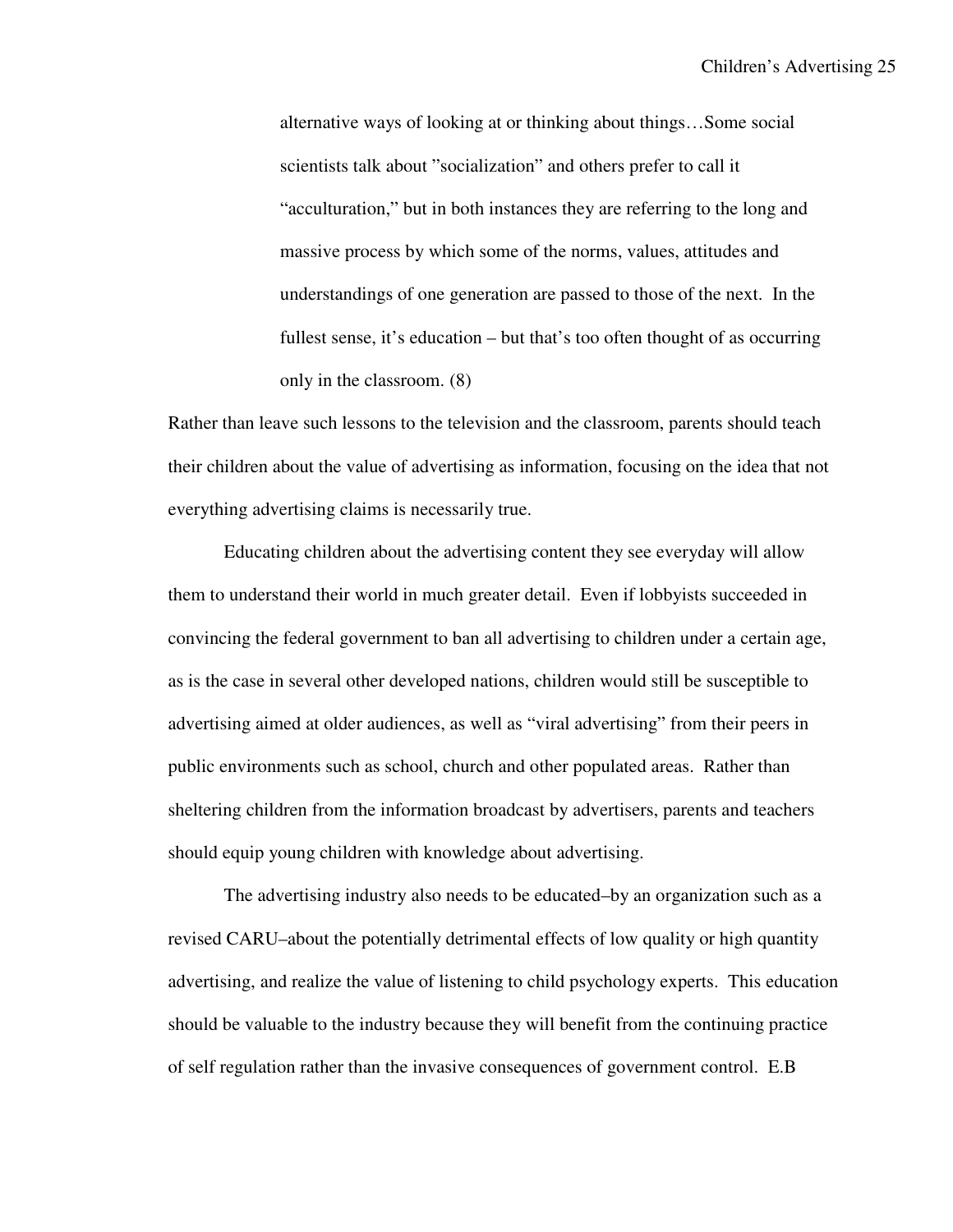Children's Advertising 26

Weiss emphasized the importance of self-regulation in his article, "How it was in advertising" when he wrote the following:

> The fundamental question is whether advertising will succeed in regulating itself in the public interest, in the interest of the new, more knowledgable, better educated, more skeptical public. If it does, advertising's future could not be rosier. If it doesn't, advertising will be regulated down to the last period, the last image. That would add to advertising's already high cost in at least two ways: Government regulation is *always* more costly than self-regulation, and government regulations will stifle advertising precisely as the Interstate Commerce Commission stifled the railroads … Excessively regulated advertising cannot be adequately productive and that also means higher costs. (106)

Clearly, self-regulation is a goal worth fighting for, in the eyes of the advertising industry. In the past, even the government has expressed support for self-regulation. In 1990, a bill was passed limiting the number of commercials airing during a children's program as well as imposing minimum requirements for educational programming. Though President Bush allowed the bill to become law, he did so without his signature, because he did not believe it was the place of the government to impose such restrictions. *The New York Times* quoted the president as saying:

> In an effort to improve children's television, this legislation imposes content-based restrictions on programming … The First Amendment, however, does not contemplate that Government will dictate the quality or quantity of what Americans should hear. Rather, it leaves this to be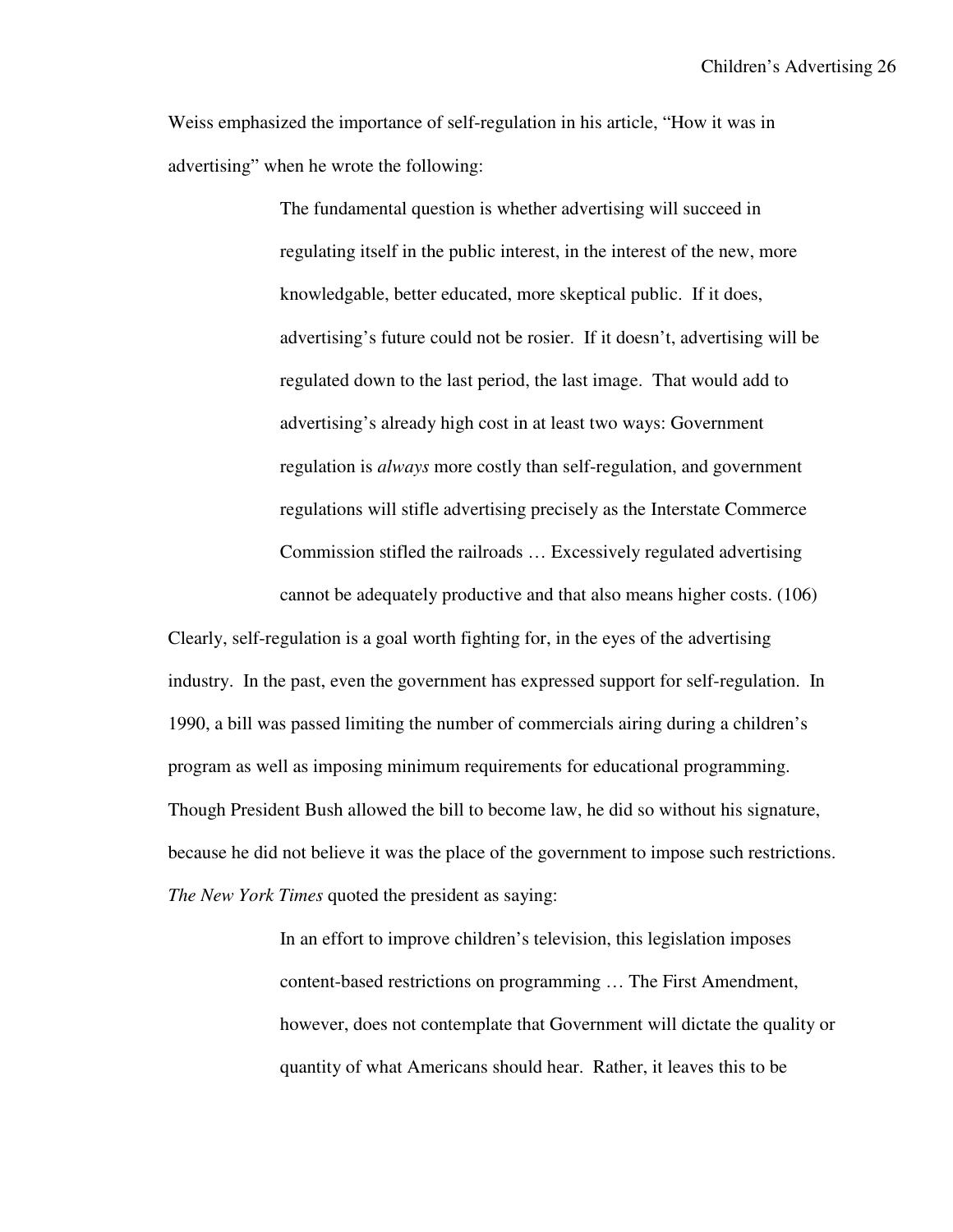decided by free media responding to the free choices of individual consumers. (Gamarekian)

While many studies have shown that excessive exposure to advertising can have an effect on young children, the government should not apply strict limitations. Rather, a selfregulating board, such as a revised CARU board, should take the necessary precautions to ensure that their consumers (in this case, children) are protected, while at the same time protecting their First Amendment rights.

# Conclusion

It is true that excessive advertising can have negative effects on young children. However, there are many forces in this world that can have a negative effect on children. After all, children are vulnerable. Parents and guardians are in place to monitor the messages their children receive, to the best of their ability. By arming today's children with knowledge about the advertising industry, they will be able to separate the information in advertisements from the so-called hype. Knowledge is indeed power; and by equipping parents and children with knowledge about the advertising industry, they will be empowered to push the industry to better standards. This will occur not through government regulation, but because knowledgeable consumers will buy quality products, and will not be duped by advertising that is not truthful. Therefore, because this is a capitalist nation driven by the laws of supply and demand, the advertising industry will follow the needs and wants of the educated consumer. Units such as CARU ensure uniformity within the advertising industry, and support the goal of continuing selfregulation. Rather than punish businesses for desiring to make a profit, children's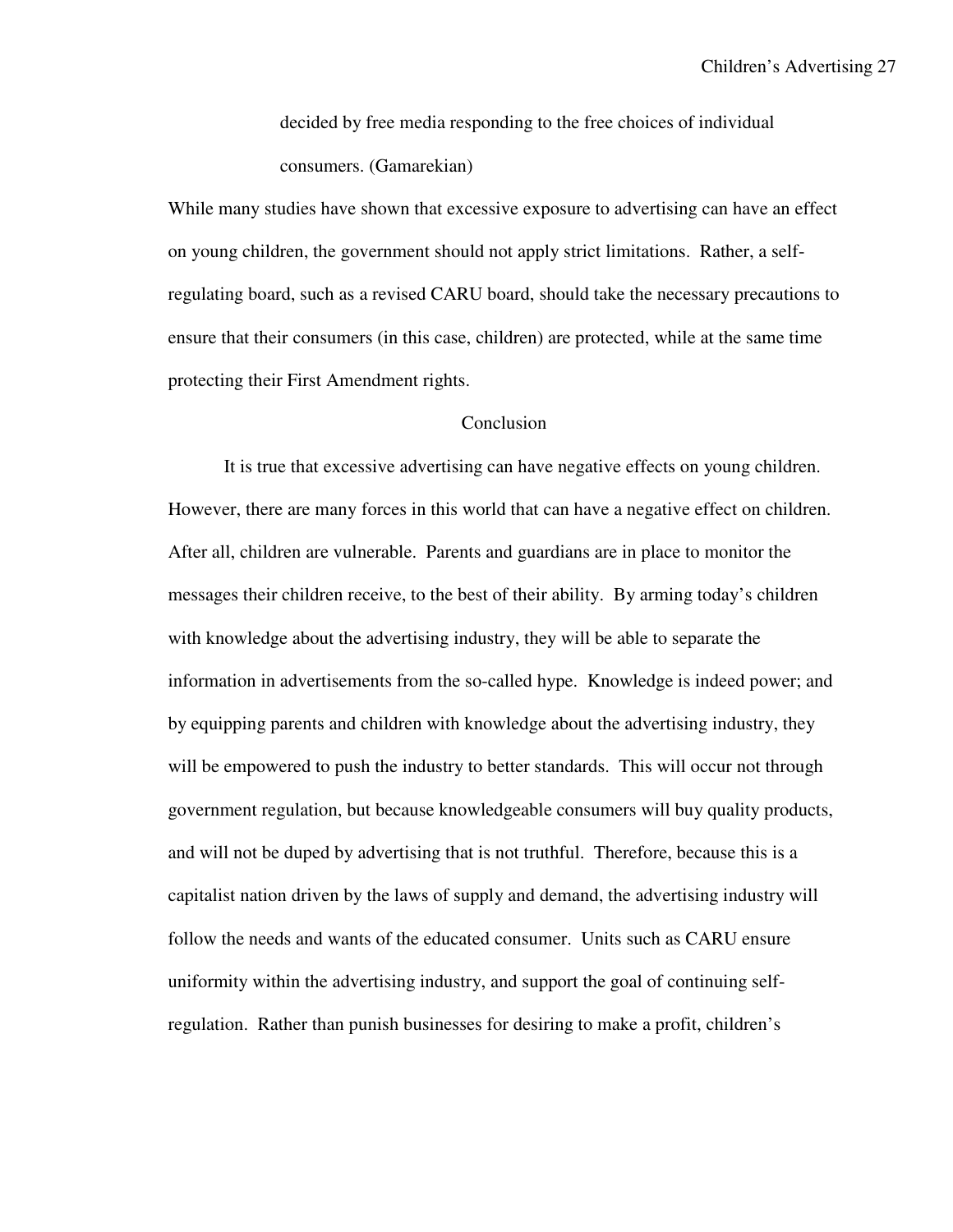advocates should work with the advertising industry to ensure the safety and bright future of America's children.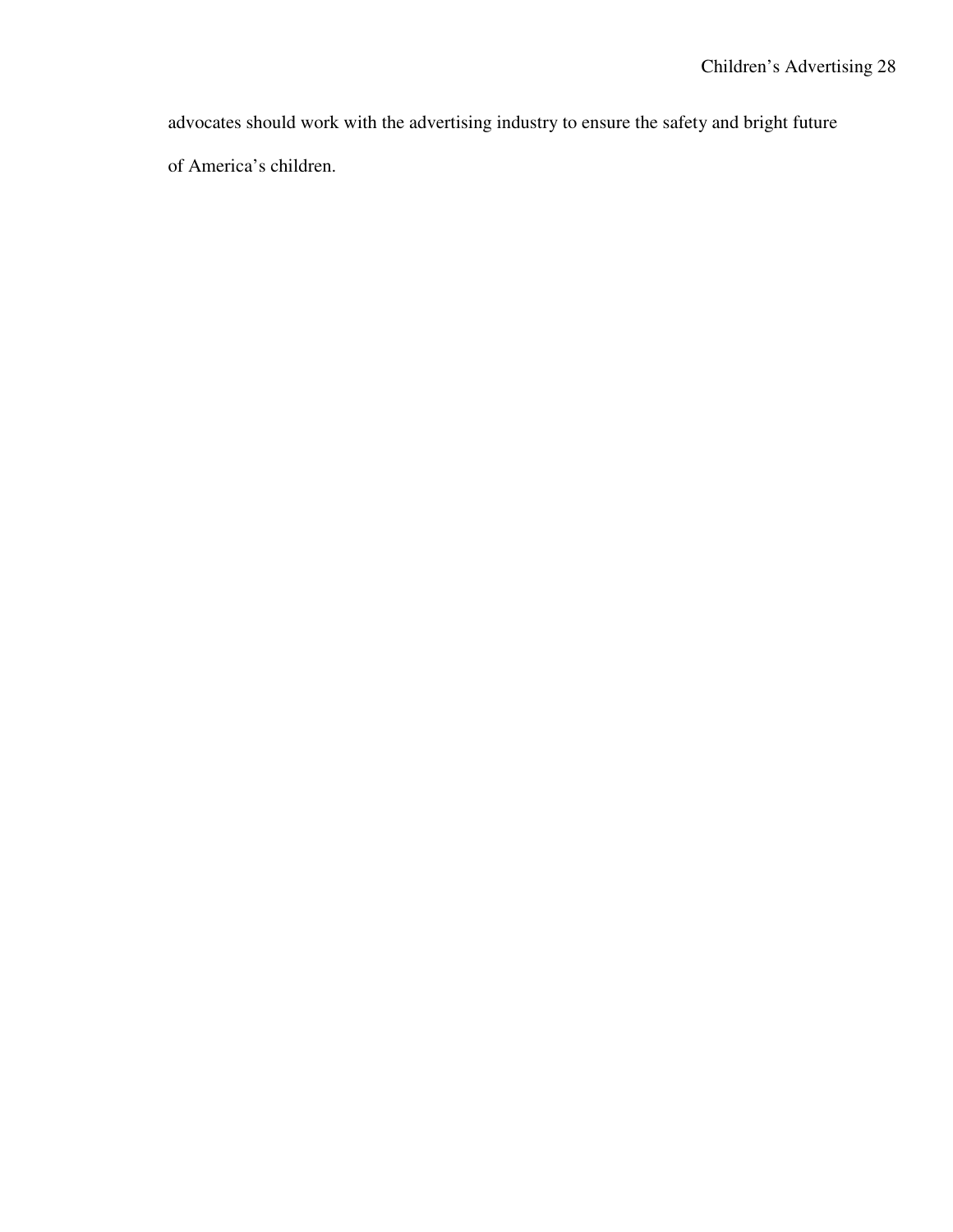#### Works Cited

Baldwin, Huntley. *Creating Effective TV Commercials*. Chicago, IL: Crain Books, 1982.

Dessart, George. "Standards and Practices." *The Museum of Broadcast Communications*. 27 March 2008.

<http://www.museum.tv/archives/etv/S/htmlS/standardsand/standardsand.htm>.

- Elias, Marilyn. "Long Overdue Guidelines Set for Child Obesity." USA Today. 3 Dec. 2007. *Academic Search Premier*. EBSCOhost. Liberty University ILRC, Lynchburg, VA. 10 Jan. 2008 <http://search.epnet.com>.
- Fox, Roy F. *Harvesting Minds: How TV Commercials Control Kids*. Westport, CT: Praeger Publishing, 1996.
- Gamarekian, Barbara. "Ads Aimed At Children Restricted." *New York Times*. 18 Oct. 1990.
- Gunter, Barrie, Caroline Oates, and Mark Blades. *Advertising to Children on TV*. Mahwah, NJ: Laurence Erlbaum Associates, 2005.
- Heath, Dwight B. "Being an Effective Parent Requires Making the Time to Do So." *Brown University Child & Adolescent Behavior Letter*. July 1998. *Academic Search Premier*. EBSCOhost. Liberty University ILRC, Lynchburg, VA. 10 Jan. 2008 <http://search.epnet.com>.
- Hein, Kenneth. "Report: Consumers Split on Ad Limits." Brandweek. 20 Aug. 2007. *Academic Search Premier*. EBSCOhost. Liberty University ILRC, Lynchburg, VA. 10 Jan. 2008 <http://search.epnet.com>.
- "Kaiser Family Foundation releases first analysis of online food advertising targeting children." *Lab Business Week*. 11 Aug. 2006. *LexisNexis Academic Universe:*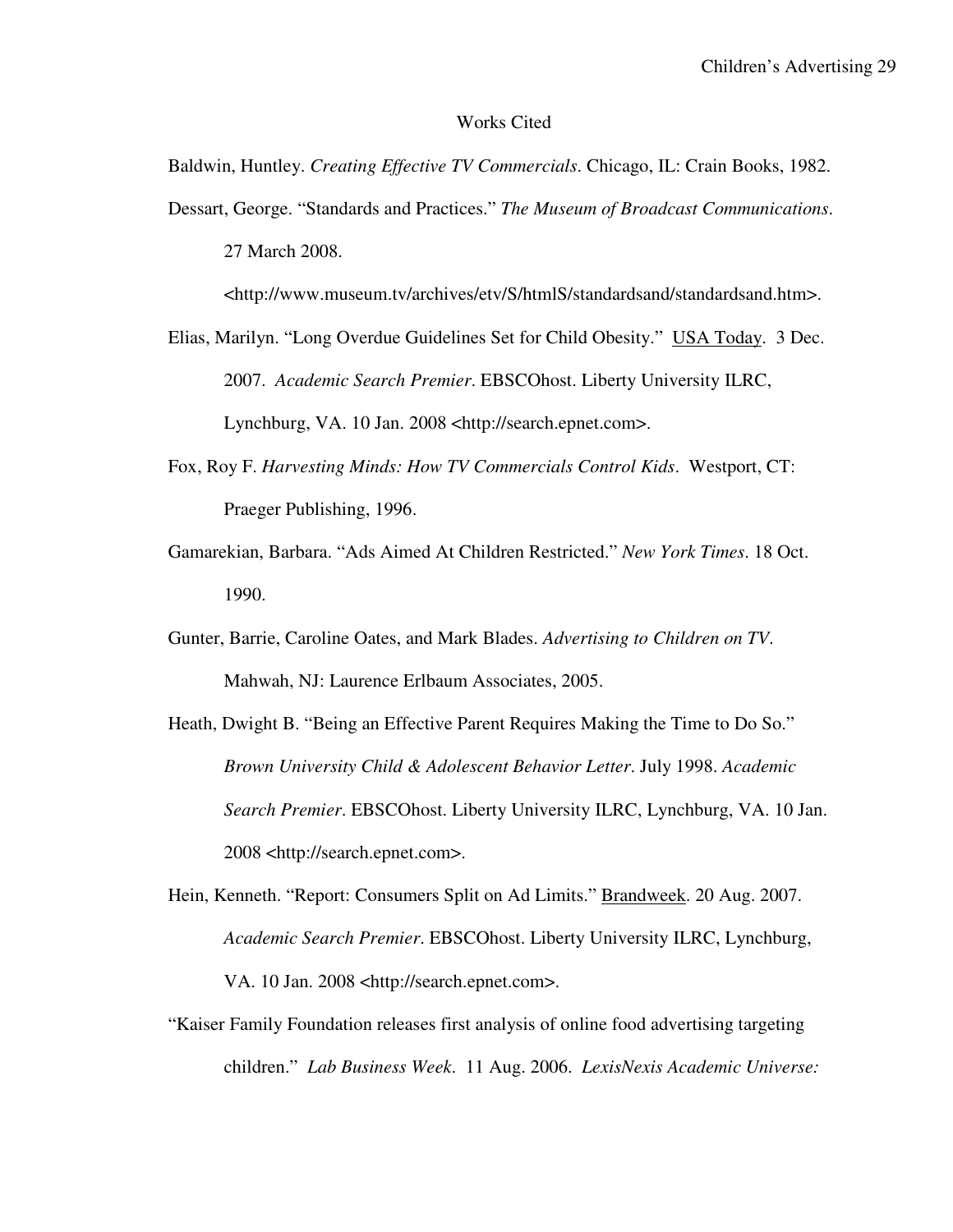*News*. LexisNexis. Liberty University ILRC, Lynchburg, VA. 12 Nov. 2006. http://web.lexis-nexis.com.

- Kanner, Allen D. "Globalization and the Commercialization of Childhood." Tikkun. Sept/Oct 2005. *Academic Search Premier*. EBSCOhost. Liberty University ILRC, Lynchburg, VA. 10 Jan. 2008 <http://search.epnet.com>.
- Laird, Pamela W. *Advertising Progress: American Business and the Rise of Consumer Marketing*. Baltimore, MD: The Johns Hopkins University Press, 1998.

Majoras, Deborah Platt. Interview. *Advertising Age*. 30 May 2005, vol. 26, issue 22. 4.

- Mayer, Caroline E. "Minding Nemo; Pitches to Kids Feed Debate About a Watchdog." *The Washington Post*. 27 Feb. 2005. *LexisNexis Academic Universe: News.*  LexisNexis. Liberty University ILRC, Lynchburg, VA. 12 Nov. 2006. http://web.lexis-nexis.com.
- McCall, Jeffrey. "Parents, Don't Be Remote; Control Your Kids TV Viewing." *College News*. 10 Jan. 2008. http://www.collegenews.org/x7374.xml.
- Mitchener, Brandon. "Sweden Pushes its Ban on Children's Ads." *Wall Street Journal* 29 May 2001.
- "Online Junk Food Adverts Ban Call." *BBC News*. 21 Jan. 2008. http://news.bbc.co.uk/1/hi/health/7199236.stm.
- Rice, Roger. "Baby Medium, Television Grows Up Since 1940." *How It Was In Advertising: 1776 – 1976.* Chicago: Crain Books, 1976. 100-103.
- "The Role of Advertising in America." *Association of National Advertisers*. 2008. 10 Jan. 2008. http://www.ana.net/advocacy/content/advamerica.